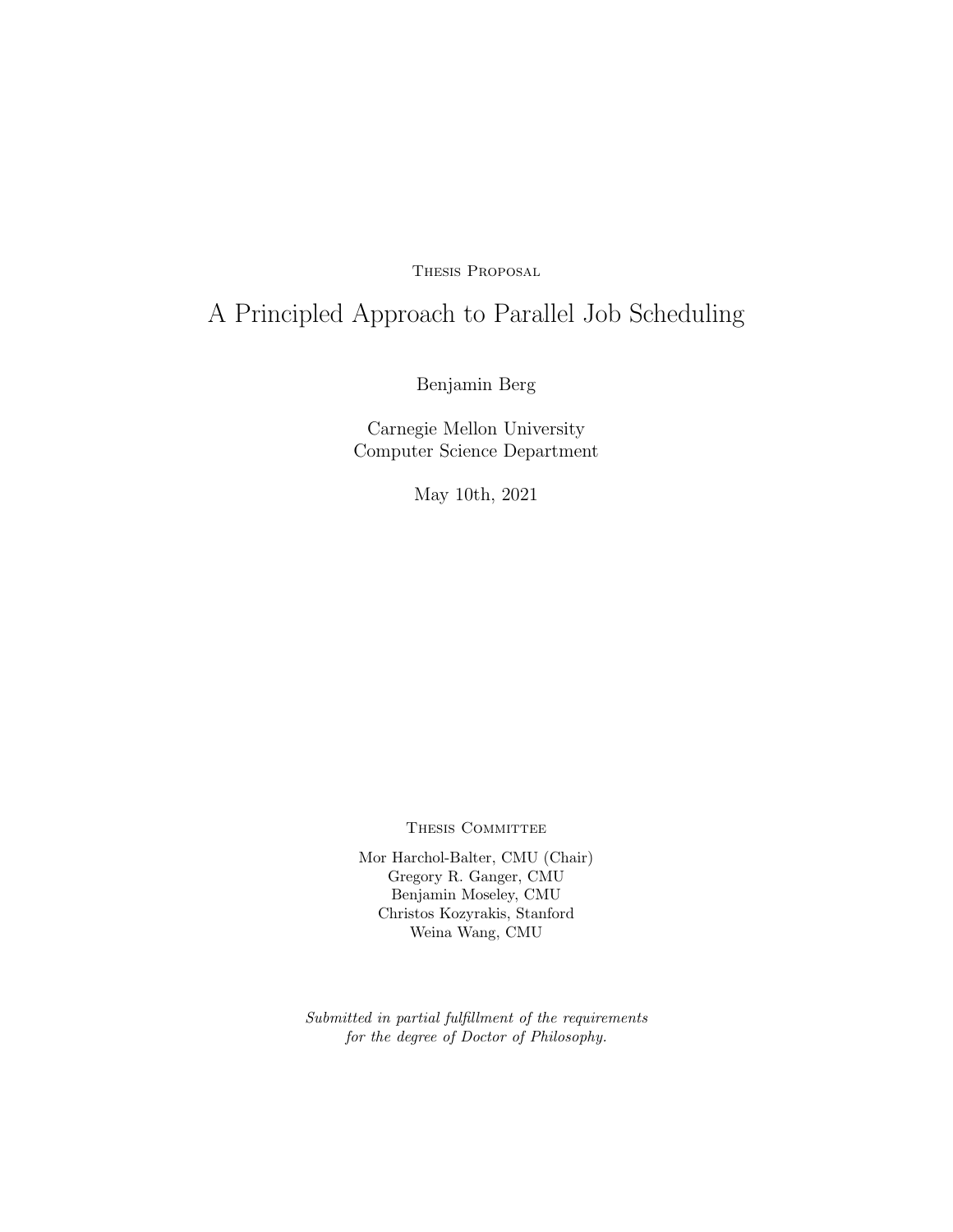# **Contents**

| $\mathbf{1}$   | Introduction                                                                            | $\bf{2}$             |
|----------------|-----------------------------------------------------------------------------------------|----------------------|
| $\overline{2}$ | <b>Prior Work</b>                                                                       | 5                    |
| 3              | Our Model                                                                               | 7                    |
| 4              | Parallelizable Jobs with No Information<br>4.1<br>Motivation<br>4.2<br>4.3              | 9<br>9<br>9<br>10    |
| $\overline{5}$ | Parallelizable Jobs with Size Information<br>5.1<br>Motivation<br>5.2<br>5.3            | 12<br>12<br>12<br>14 |
| 6              | Parallelizable Jobs with Different Speedup Functions<br>6.1<br>Motivation<br>6.2<br>6.3 | 15<br>15<br>15<br>17 |
| 7              | Parallelizable Jobs With Multiple Phases<br>Motivation<br>7.1<br>7.2<br>7.3             | 18<br>18<br>19<br>20 |
| 8              | Parallelizable Jobs with General Size Distributions<br>8.1<br>Motivation<br>8.2<br>8.3  | 22<br>22<br>22<br>23 |
| 9              | <b>Conclusion and Future Work</b>                                                       | 24                   |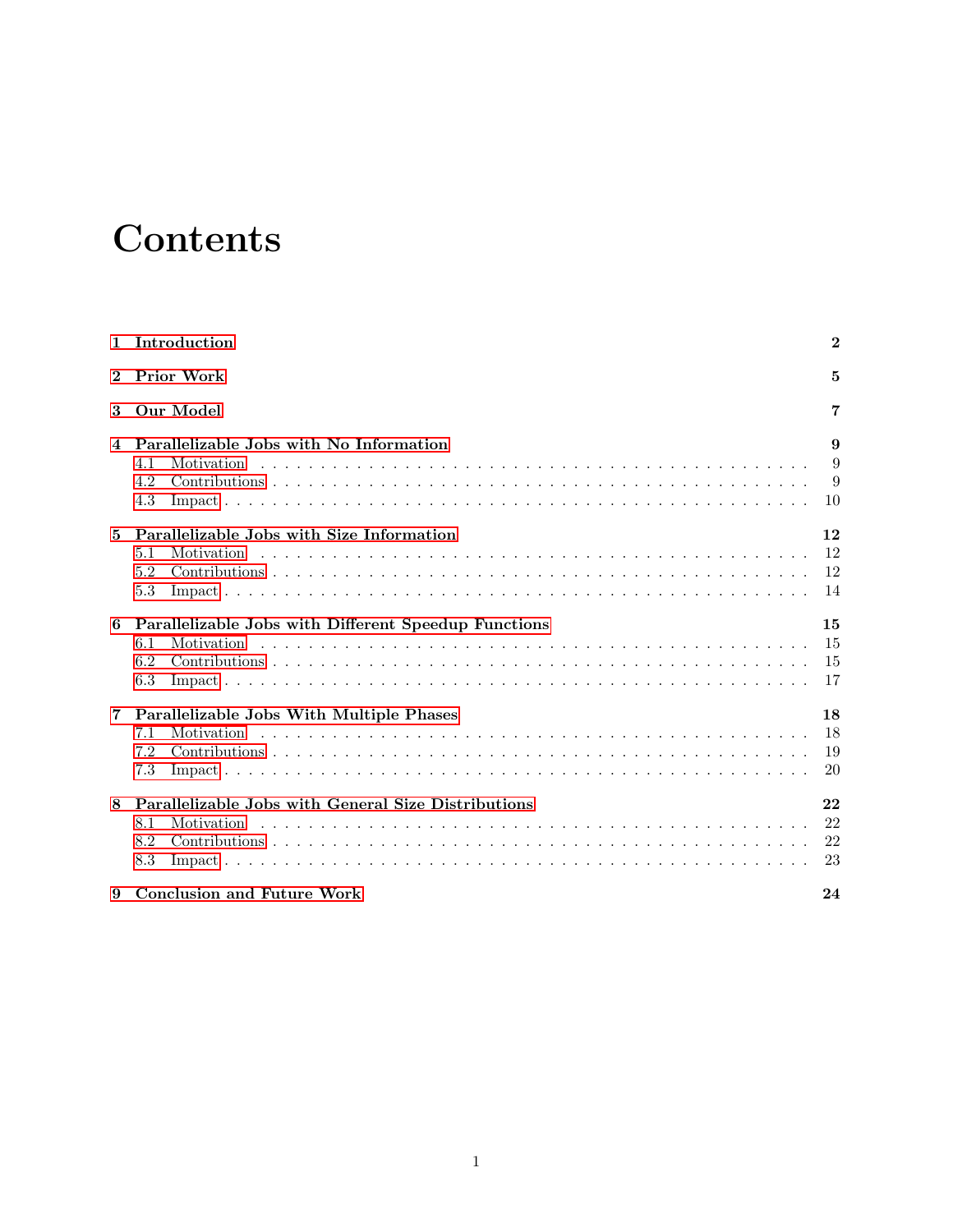# <span id="page-2-0"></span>Introduction

Parallelizable workloads are ubiquitous and appear across a diverse array of modern computer systems. Data centers, supercomputers, machine learning clusters, distributed computing frameworks, and databases all process jobs designed to be parallelized across many servers or cores. Unlike the jobs in more classical models, such as the  $M/G/k$ , which each run on a single server, parallelizable jobs are capable of running on multiple servers simultaneously. A job will receive some speedup from being parallelized across additional servers or cores, allowing the job to complete more quickly. However, jobs generally cannot be perfectly parallelized, and receive diminishing returns from being allocated additional servers.

When scheduling parallelizable jobs, a scheduling policy must decide how to best allocate servers or cores among the jobs in the system at every moment in time. The goal of this thesis is to develop and analyze improved scheduling policies for parallelizable jobs using the tools of performance modeling and stochastic analysis. In particular, given a set of  $K$  servers, we generally aim to design scheduling policies that reduce the response times of jobs – the times from when each job arrives to the system until it is completed.

The problem of scheduling parallelizable jobs presents unique challenges. Because jobs cannot typically be perfectly parallelized across additional servers, a scheduling policy must avoid highly inefficient allocations which give too many servers or cores to a single job. While the classic intuition in scheduling is to reduce the overall mean response time across jobs by completing short jobs before long jobs, it is not obvious what this means in the context of parallelizable jobs. In particular, a long job parallelized across sufficiently many servers can potentially be completed faster than a short job run on a single server. Furthermore, in practice, jobs have different levels of parallelizability. Some jobs might be highly parallelizable, running nearly k times faster when run on  $k$  servers. Alternatively, other jobs may be highly sequential, making highly inefficient use of additional servers. A good scheduling policy must decide how to account for both a job's remaining size and its level of parallelizability to determine efficient allocations that will result in low response times.

### The State-of-the-Art In Scheduling Parallelizable Jobs

When scheduling parallelizable jobs, many real-world systems currently rely on reservation-based systems [\[22,](#page-27-0) [47,](#page-28-0) [41\]](#page-28-1), where users reserve the number of cores or servers on which they want to run their jobs. Jobs are then packed onto servers in a largely first-come-first-served (FCFS) manner. Unfortunately, users tend to provision for the maximum degree of parallelism that their jobs will ever have, leaving reserved resources idle for a significant portion of the job's lifetime. For instance, a job with a fixed allocation of  $k$  servers might experience phases of sequential work where it is only able to utilize a much smaller number of servers. The result is that system designers are often forced to massively over-provision their systems in order to meet users' reservation requests and then run the systems at very low levels of utilization [\[47,](#page-28-0) [11\]](#page-26-0).

Another approach used in real-world systems is to allow the system to control resource allocation for each job over time. Again, jobs are mostly served in FCFS order, but these systems employ a variety of greedy heuristic policies to try to maintain efficient allocations [\[32,](#page-27-1) [30,](#page-27-2) [11\]](#page-26-0). While these approaches have shown some success at reducing response times, these policies provide no provable performance guarantees and often require significant parameter tuning.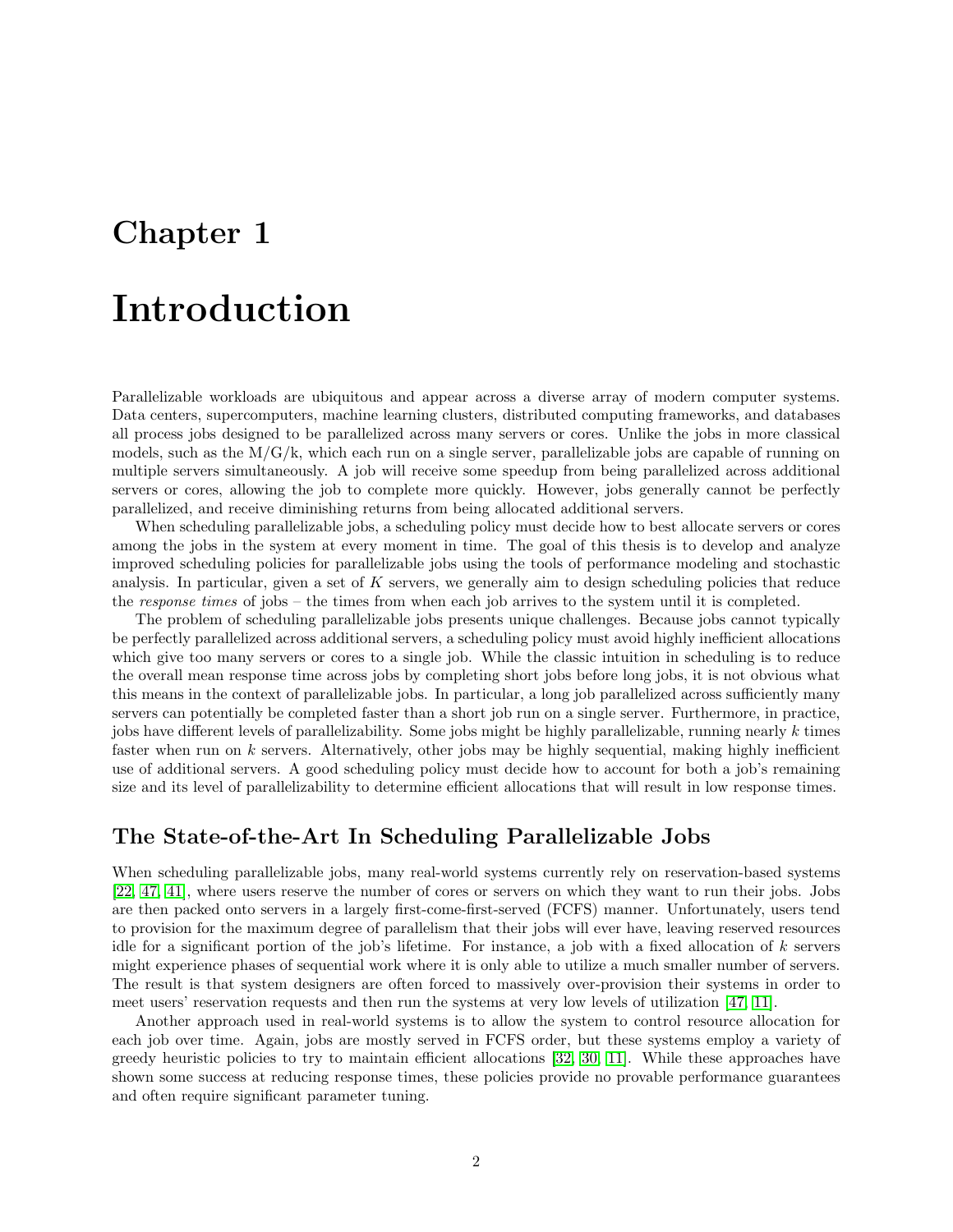On the theoretical end, the theoretical computer science community (TCS) has been working on the problem of scheduling parallelizable jobs for the past 20 years (see Chapter [2\)](#page-5-0). In online settings, where jobs arrive over time, strong lower bounds have been obtained on the achievable worst-case response time. In particular, the TCS community has shown that it is impossible to design a scheduling policy which performs within a constant factor of the optimal policy in the worst case [\[28\]](#page-27-3).

The TCS community has employed various techniques and simplifications to circumvent these strong lower bounds. For instance, if all jobs are present at time 0, [\[14\]](#page-26-1) shows that a simple policy called EQUI is lower bounds. For instance, if all jobs are present at time 0, [14] shows that a simple policy called EQUI is<br>within a factor of  $2 + \sqrt{3}$  of the optimal policy in the worst case. The EQUI policy divides servers equally between all jobs in the system at every moment in time. When jobs arrive over time, the TCS literature again argues in favor of using EQUI [\[12\]](#page-26-2) by employing a resource-augmentation argument to overcome the strong lower bounds.

In general, the the scheduling policies analyzed in the worst-case literature do not match the policies used in systems literature and deployed in real-world systems. This suggests an opportunity for continued research in the area of scheduling parallelizable jobs. This thesis seeks to address this gap by taking a three-pronged approach to the problem:

- 1. The theoretical models and style of analysis employed by the worst-case scheduling community has advocated the use of scheduling policies which do not perform well in real-world systems. We therefore begin by developing new models of parallelizable jobs in multiserver systems using the tools of stochastic performance modeling.
- 2. Using our newly developed models, we derive and analyze new scheduling policies which provably result in reduced job response times.
- 3. Finally, we validate our theoretical models through both simulation and real-world implementation. When necessary we design new heuristic policies based on our theoretical results that are suitable for deployment in real systems. Our goal here is to demonstrate that the policies inspired by our theoretical models represent an improvement over the heuristic policies currently used in the systems community.

## Outline

We begin with an in-depth discussion of prior work in Chapter [2](#page-5-0) and an overview of our modeling approach in Chapter [3.](#page-7-0) We then describe the central contributions of this thesis, which are as follows:

- Scheduling with no information about jobs. We begin by considering the case where a job's size is unknown to the system, and cannot be learned by the scheduler. The scheduler simply knows the average job size, and that all jobs follow a single speedup function. In this case we show that EQUI, a policy which dynamically allocates an equal number of servers to each job in the system at every moment in time, is optimal with respect to mean response time.
- Scheduling jobs with size information. Next, we consider the case where job sizes are known exactly to the system. When all jobs are present at time 0, we provide the optimal policy with respect to mean response time, heSRPT, which balances a tradeoff between biasing towards short jobs and maintaining overall system efficiency.
- Scheduling jobs with different speedup functions. Here we discuss the case where jobs are allowed to follow different speedup functions from job to job. We analyze a proportionally fair class of policies called GREEDY, and show that the an optimal policy must balance a tradeoff between maximizing the present efficiency of the system and the future efficiency of the system.
- Scheduling jobs with multiple phases. In addition to allowing speedup functions to differ from job to job we recognize that, in practice, a single job's scalability may vary over time based on the type of computation being performed. We develop a model for jobs composed of multiple phases, and provide optimality results in this model.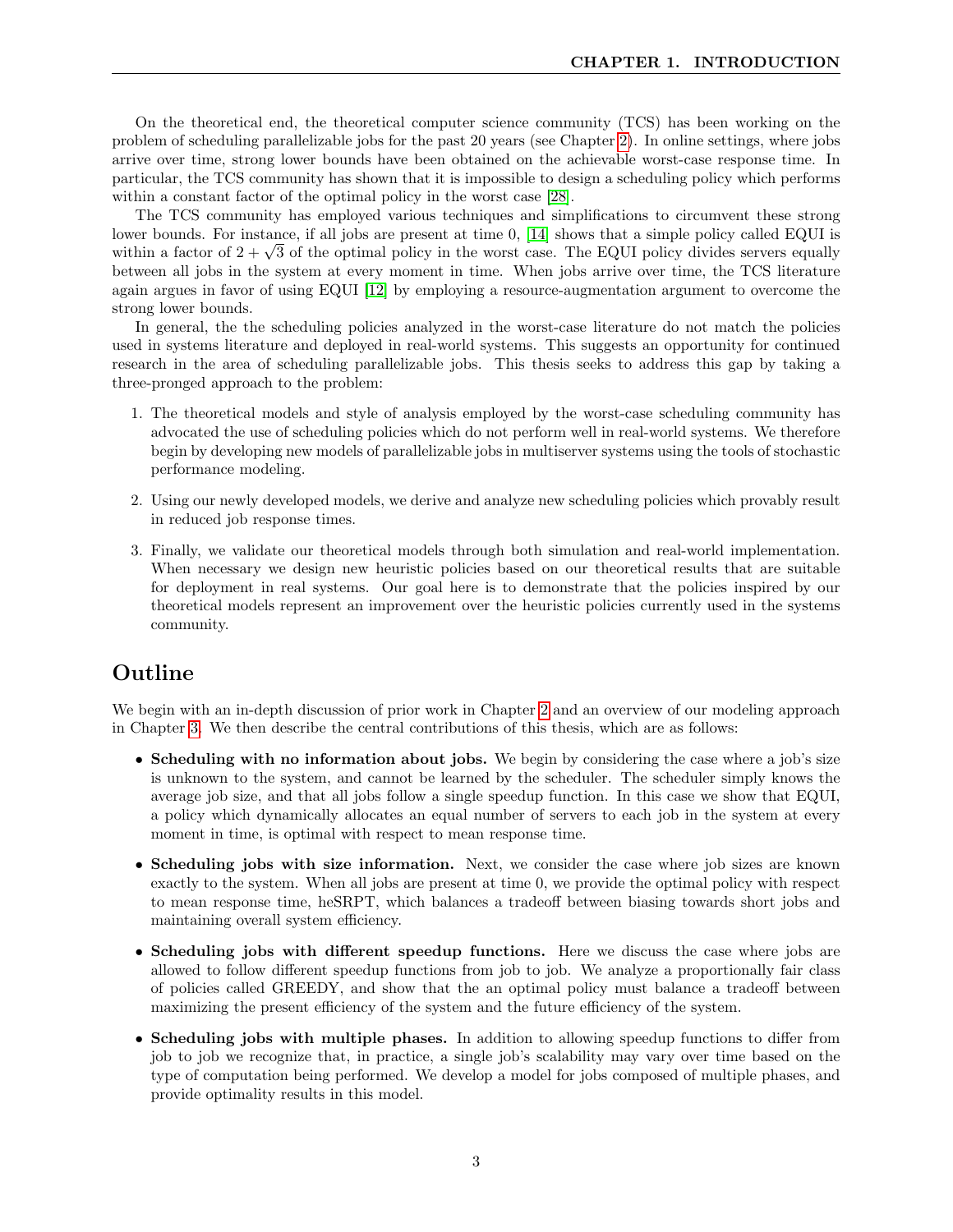• Scheduling jobs with general size distributions. Allowing for fully general job size distributions increases the fidelity of our models, since real-world workloads often consist of jobs highly variable sizes. To analyze our models under these generally distributed workloads, we must develop a new form of heavy-traffic analysis which allows us to differentiate between policies for scheduling parallelizable jobs which follow general job size distributions.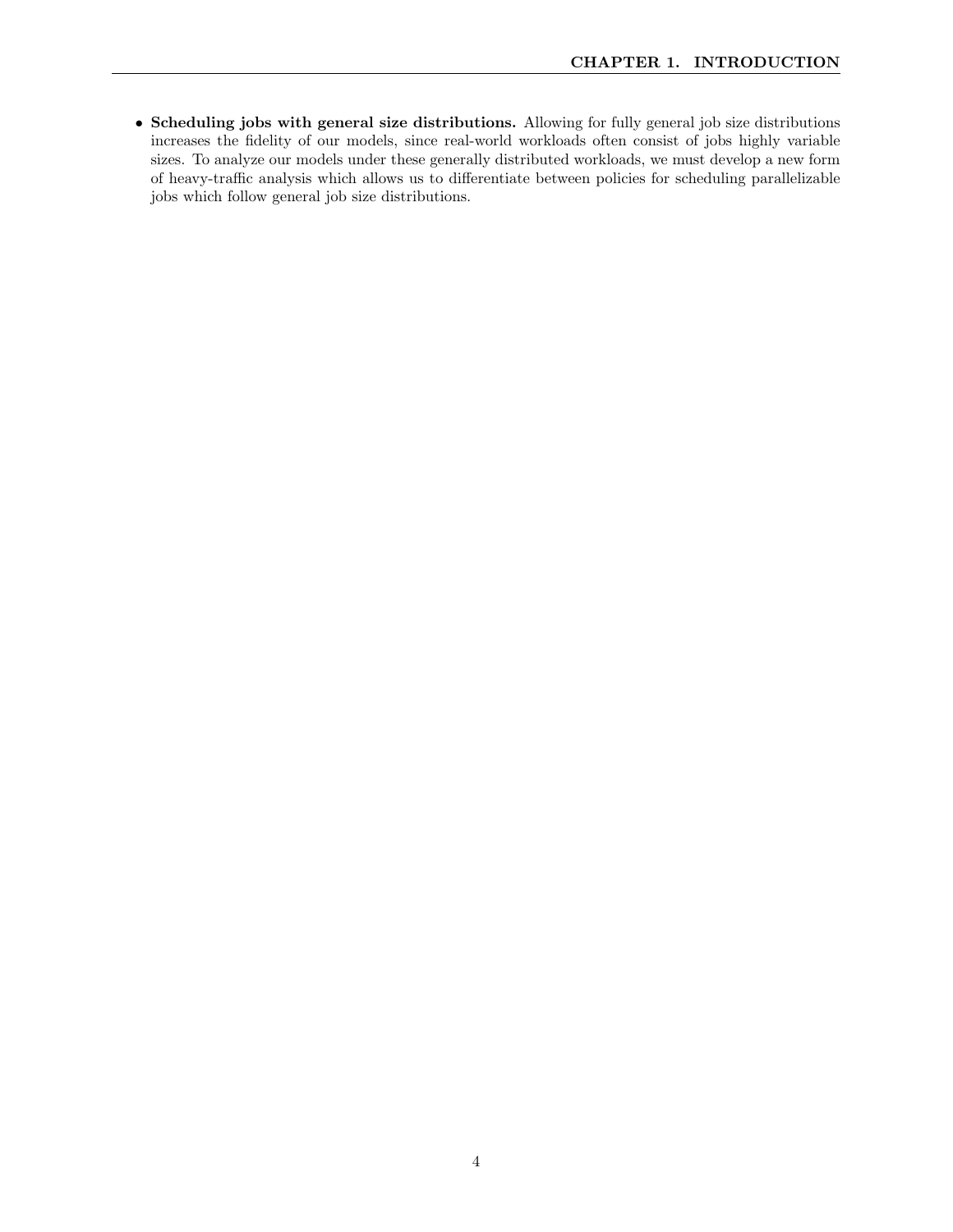# <span id="page-5-0"></span>Prior Work

It is easiest to understand the prior theoretical work on scheduling parallelizable jobs in terms of the model of parallelism considered. We will therefore discuss several theoretical models of parallelism before considering prior work from the systems community on scheduling parallelizable jobs.

### Jobs with Speedup Curves

The majority of our theoretical work considers the case where each job follows a speedup function,  $s(k)$ , that describes the speedup a job receives from running on k servers. Here,  $s(k)$  is some positive concave non-decreasing function. Work using this model from the worst-case scheduling literature finds that, when job sizes are known, a generalization of EQUI is  $\Omega(\log p)$ -competitive with the optimal policy [\[24\]](#page-27-4). Moreover, EQUI is again shown to be constant competitive with constant resource augmentation [\[13,](#page-26-3) [15\]](#page-26-4).

Overall, the general consensus from both the worst-case scheduling community is that EQUI should be used to achieve good or possibly optimal mean response time. This thesis will begin by showing conditions for the optimality of EQUI using our stochastic model using average-case analysis. However, we will see that these conditions are fairly restrictive (see Chapter [4,](#page-9-0) and that the performance of EQUI is often far from optimal both in theory and in practice. This discrepancy is largely due to the overly pessimistic nature of the prior work from the worst-case community, which all assumes that job sizes, arrivals, and speedup functions are adversarially chosen.

#### Jobs with Parallelizable Phases

Another body of work from the worst-case scheduling community [\[14,](#page-26-1) [13,](#page-26-3) [15,](#page-26-4) [12\]](#page-26-2) considers jobs whose speedup functions change over time. This work considers the problem of scheduling parallelizable jobs composed of phases of differing parallelizability. However, due to the worst-case nature of the analysis, this work is forced to either consider an offline problem where all jobs arrive at time  $0$  [\[14\]](#page-26-1), or to rely on resource augmentation<sup>[1](#page-5-1)</sup> [\[13,](#page-26-3) [15,](#page-26-4) [12\]](#page-26-2) to provide an algorithm which is within a (potentially large) constant factor of the optimal policy. This work concludes that the EQUI policy, as well as a generalization of it, is constant competitive given a small constant resource augmentation. We will see that the gap between EQUI and the optimal policy grows even wider using our stochastic models of jobs which consist of multiple phases. This difference has been corroborated by real-world systems experiments (see Chapter [7\)](#page-18-0).

### DAG Jobs

A separate branch of theoretical work on scheduling parallel jobs that developed concurrently with the above models considers every parallel job as consisting of a set of tasks with precedence constraints specified by a Directed-Acyclic-Graph (DAG). In this model, introduced in [\[7\]](#page-26-5), a task can only run on a single server, but any two tasks that do not share a precedence relationship can be run in parallel. Much of the work

<span id="page-5-1"></span><sup>&</sup>lt;sup>1</sup>Resource augmentation analysis is a relaxation of competitive analysis that, for some  $s > 1$ , compares an algorithm using speed s processors against the optimal policy using speed 1 processors.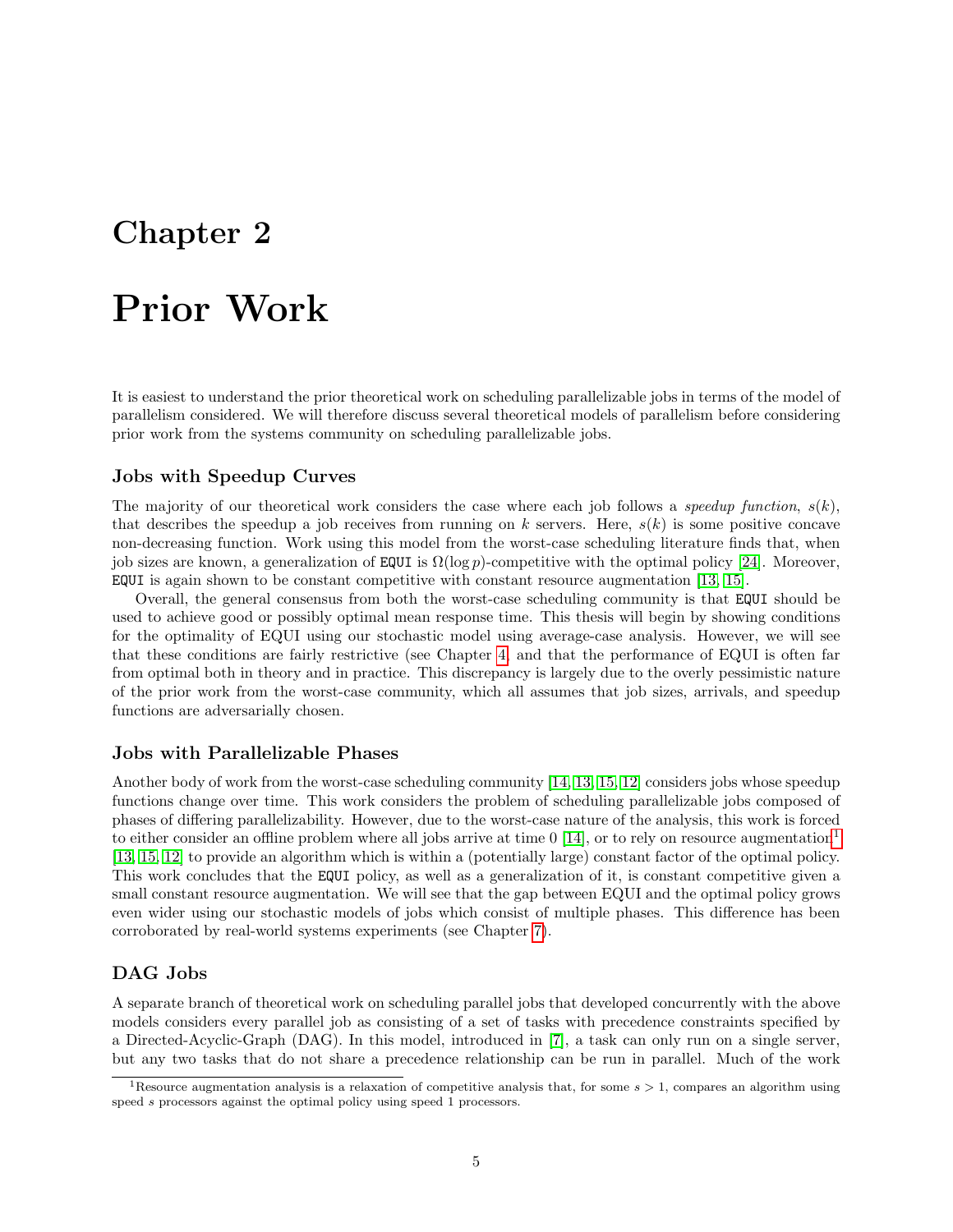in this area is concerned with how to efficiently schedule a single DAG job onto a set of servers [\[7,](#page-26-5) [8,](#page-26-6) [6\]](#page-26-7). When multiple DAG jobs arrive online, there are strong lower bounds on the competitive ratio of any online algorithm for mean response time [\[28\]](#page-27-3). Recently, [\[2\]](#page-26-8) considered the online problem of scheduling a stream of DAG jobs to minimize the worst case mean response time. Using a resource augmentation argument, they show that EQUI and its generalization are constant competitive with constant resource augmentation.

The stochastic community has considered the related problem of *fork-join parallel* queueing. This model considers a special case of DAG scheduling where a system of K servers processes a stream of jobs consisting of  $K$  tasks with no precedence constraints. When a job arrives to the system, one task is immediately dispatched to each of the K servers. Results in this model have been hard to come by  $-$  the exact mean response time for this system is known only when task sizes are exponentially distributed and  $K = 2$  [\[35\]](#page-28-2). Recent work has considered the idea of *limited fork-join* queueing, where each job consists of  $k < K$  tasks [\[49\]](#page-28-3), but this work provides only upper bounds on response time. In all of the work on fork-join queueing, all jobs have the same, fixed level of parallelism which cannot be changed by the system to improve response times.

#### Systems Literature

The need to schedule jobs with sublinear speedup functions has been corroborated across a wide range of systems. Perhaps most famously, the computer architecture community identified Amdahl's law [\[21\]](#page-27-5) around the advent of multicore architectures. This problem is similarly known in the context of data center scheduling [\[11\]](#page-26-0), supercomputing [\[45,](#page-28-4) [39\]](#page-28-5), distributed machine learning [\[29\]](#page-27-6), databases [\[19\]](#page-27-7), and distributed computing frameworks such as MapReduce [\[48,](#page-28-6) [10\]](#page-26-9). Existing schedulers in these contexts are highly dependent on heuristics [\[33,](#page-27-8) [11,](#page-26-0) [20,](#page-27-9) [40\]](#page-28-7), often require significant parameter tuning, and do not provide formal guarantees about performance.

Major advances from the systems community in the area of scheduling parallelizable jobs have instead focused more heavily on building scalable schedulers which are capable of checkpointing, preempting, and resuming jobs while maintaining low overhead and mitigating straggler effects. The Hopper system [\[38\]](#page-28-8) demonstrates techniques for greatly reducing straggler effects by which the completion of a parallelizable computation is delayed by a small number of tasks which take longer to complete. We therefore assume that the scalability of a job can be measured by a speedup curve rather than modeling a parallelizable job at the task level. Meanwhile, advances in the Operating Systems community have demonstrated the ability to implement centralized scheduling policies which can preempt running jobs with mere microseconds of overhead in a multicore machine [\[25\]](#page-27-10) or even a full rack of servers [\[54\]](#page-29-0). Similar results have been observed in the ability to share and dynamically re-allocate hardware accelerators such as GPUs for use in the training of machine learning models [\[51\]](#page-29-1). We will therefore consider scheduling policies which have the ability to preempt jobs and change their resource allocations with no overhead.

Our goal is to improve upon the heuristic policies used in these state-of-the-art systems by providing practical policies with provably optimal or near-optimal performance.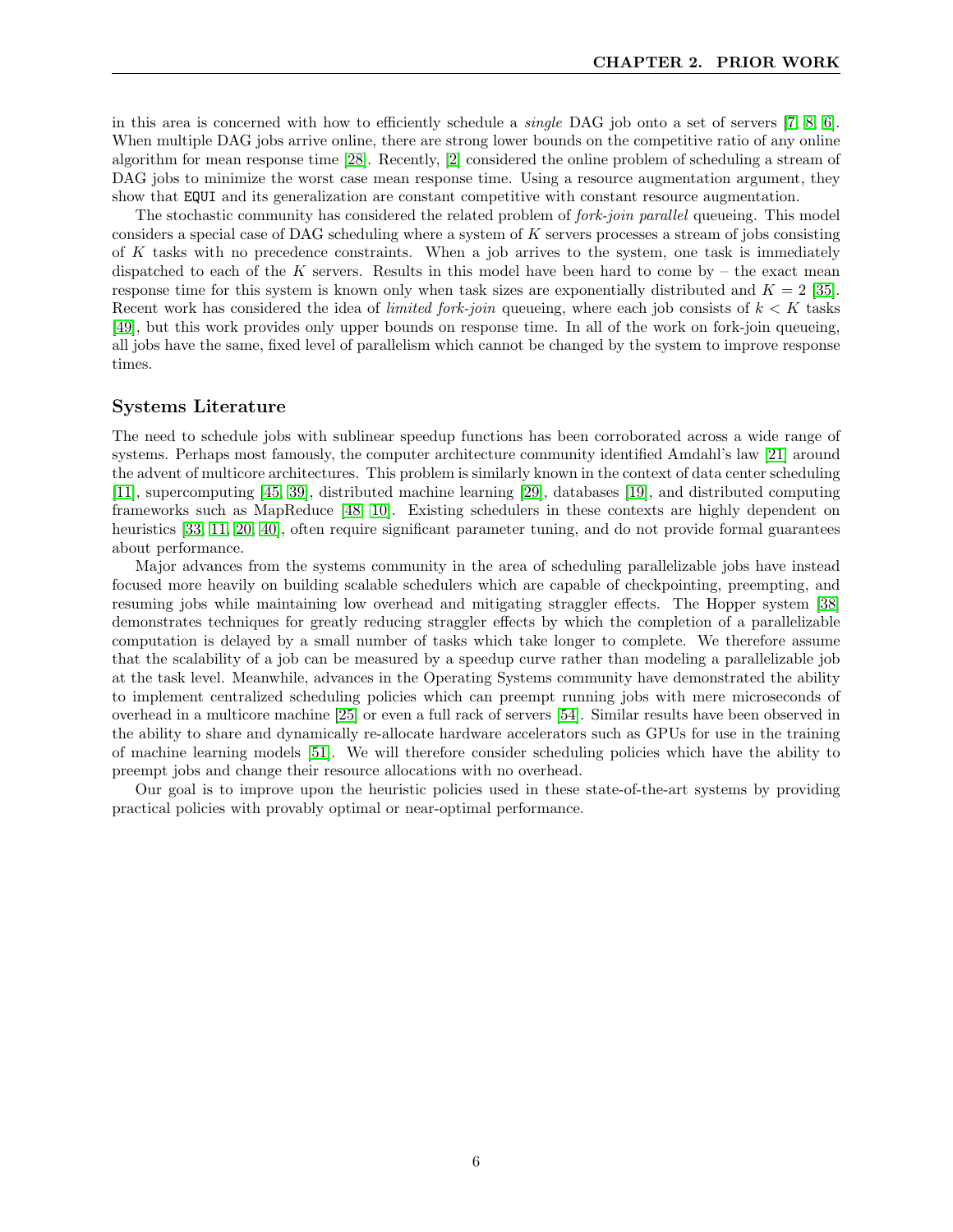# <span id="page-7-0"></span>Our Model

We now provide a description of the basic underlying model that will be used in our theoretical results. Throughout this thesis, we will continually tweak the specific assumptions or parameters of the model we are considering to derive results in different scenarios. However, this chapter will outline the basic assumptions of our model and the accompanying notation we will use throughout the thesis.

We assume that our system consists of  $K$  homogeneous servers. While we will use the terminology of parallelizing jobs across multiple servers in our theoretical results, the policies we derive could apply equally to scheduling jobs across multiple cores in a multicore machine, rack-scale computer, or supercomputer.

We are interested in the case where a stream of parallelizable jobs arrive to the system over time. We will therefore assume that jobs arrive to the system according to a stationary stochastic process with an arrival rate of  $\lambda$  jobs per second. We will assume this arrival process is Poisson unless otherwise noted.

Each arriving job has an associated *inherent job size*,  $X$ , which is defined as the job's running time when run on a single server. A job's size represents the amount of work associated with a job. For instance, a database query may have some number of table rows it must examine, or an ML training job may be required to complete some number of iterations of gradient descent. To standardize the definition of job size across these applications, we use the job's single-server running time, which we assume is directly proportional to the amount of work the job must perform. We will generally consider each job size, X, to be a random variable whose value and distribution may be known or unknown to the system.

We are often interested in how long a job will run if allocated  $k > 1$  servers. We therefore define a speedup function  $s(k) : \mathbb{R}^+ \to \mathbb{R}^+$  which tells us how many times faster a job will complete if run on k servers instead of a single server. We assume that  $s(k)$  is a sublinear, non-decreasing, concave function, a phenomenon that has been observed across a wide array of systems and applications [\[53,](#page-29-2) [29,](#page-27-6) [36\]](#page-28-9). Given a job's size, X, and speedup function,  $s(k)$ , the running time of a job on k servers,  $X_k$  is defined to be

$$
X_k = \frac{X}{s(k)} \quad \forall k > 0.
$$

One popular speedup function described in the literature is Amdahl's law[\[21\]](#page-27-5), which considers every job as being composed of some fraction, f, of work which is perfectly parallelizable while the remaining  $(1 - f)$ fraction of the job receives no speedup from parallelization. Hence, Amdahl's law defines  $s(k)$  to be

$$
s(k) = \frac{1}{\frac{f}{k} + (1 - f)}.
$$

Other theoretical work has used a simple power law speedup function to approximate a variety of empirically derived speedup curves[\[24\]](#page-27-4). A power law speedup function is defined to be of the form

$$
s(k) = k^p \quad 0 < p \le 1.
$$

Because a job's server allocation may change over time, we must define the running time of a job whose server allocation is not fixed for its entire lifetime. We define a job's *remaining size* at time t,  $X(t)$ , to be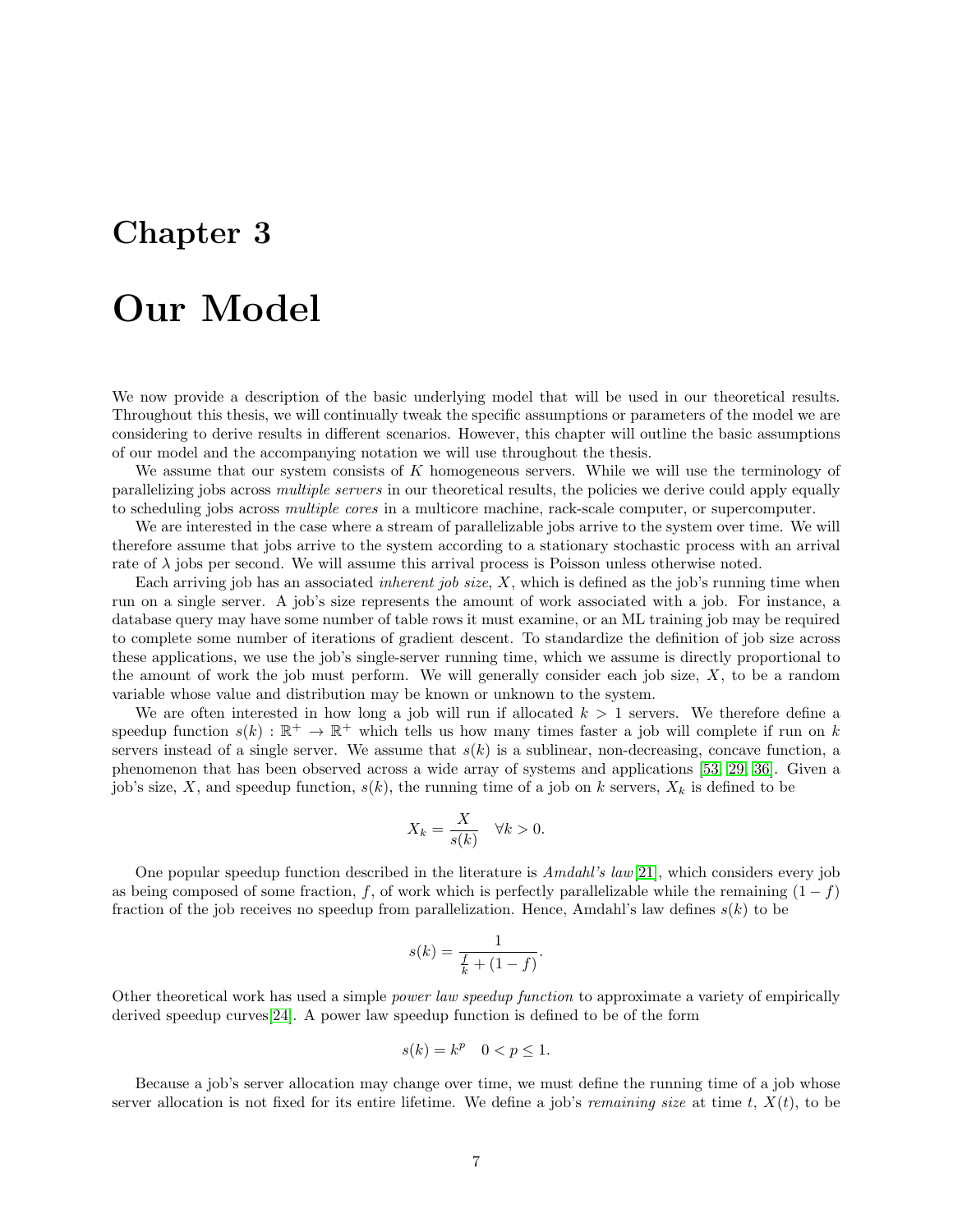the remaining time required to complete the job using a single server. If a job receives an allocation of  $k$ servers from time t until time  $t'$ , the job's remaining size at time  $t'$  is defined to be

$$
X(t) - (t'-t)s(k).
$$

Here,  $s(k)$  is effectively denoting how many times faster a job's work is completed on k servers than on a single server. This notion is completely compatible with our prior definition.

We are generally interesting in maintaining low *response times* across the stream of incoming jobs. A job's response time, which we denote with the random variable  $T$ , is defined to be the time between when a job arrives to the system and when it is completed. We will be interested in scenarios where the limiting distribution of T exists, in which case we will often seek to minimize the mean response time,  $\mathbb{E}[T]$ , across jobs. It will also often be useful to consider a related quantity, the random variable  $N$ , which denotes the number of jobs in the system.

In order for the limiting distribution of response time to exist, it suffices to show that the system is *stable*. We define the *system load*,  $\rho$ , of a system to be

$$
\rho = \frac{\lambda \mathbb{E}[X]}{K}.
$$

Following standard queueing-theoretic techniques, one can often show that a system is stable if

$$
\rho < 1 \quad \text{and} \quad \mathbb{E}[X^2] < \infty.
$$

We will explicitly note when these conditions do not suffice for stability.

Our goal is to derive and analyze *scheduling policies* which define the number of servers allocated to each job in the system at every moment in time. We will assume that jobs can receive fractional server allocations. Hence, for a scheduling policy P, we will define an allocation function,  $\theta^P(t)$ , which defines the fraction of the K servers allocated to each job in the system at time t. Specifically, at time t, when there are  $N(t)$  jobs in the system,

$$
\boldsymbol{\theta}^{P}(t) = \{\theta_1^{P}(t), \theta_2^{P}(t), \dots, \theta_N^{P}(t)\}
$$

where

$$
0 \le \theta_i^P(t) \le 1 \quad \forall 1 \le i \le N(t) \quad \text{and} \quad \sum_{i=1}^{N(t)} \theta_i^P = 1.
$$

We define the instantaneous efficiency of the system under a policy  $P$  at time t to be the sum of the speedups received by the jobs currently in the system. That is,

System efficiency at time 
$$
t = \sum_{i=1}^{N(t)} s(\theta_i^P(t) \cdot K)
$$
.

As long as speedups are not superlinear, the maximum system efficiency is K. System efficiency can be thought of as a measure of how much overhead due to paralellism is being incurred by the current server allocation.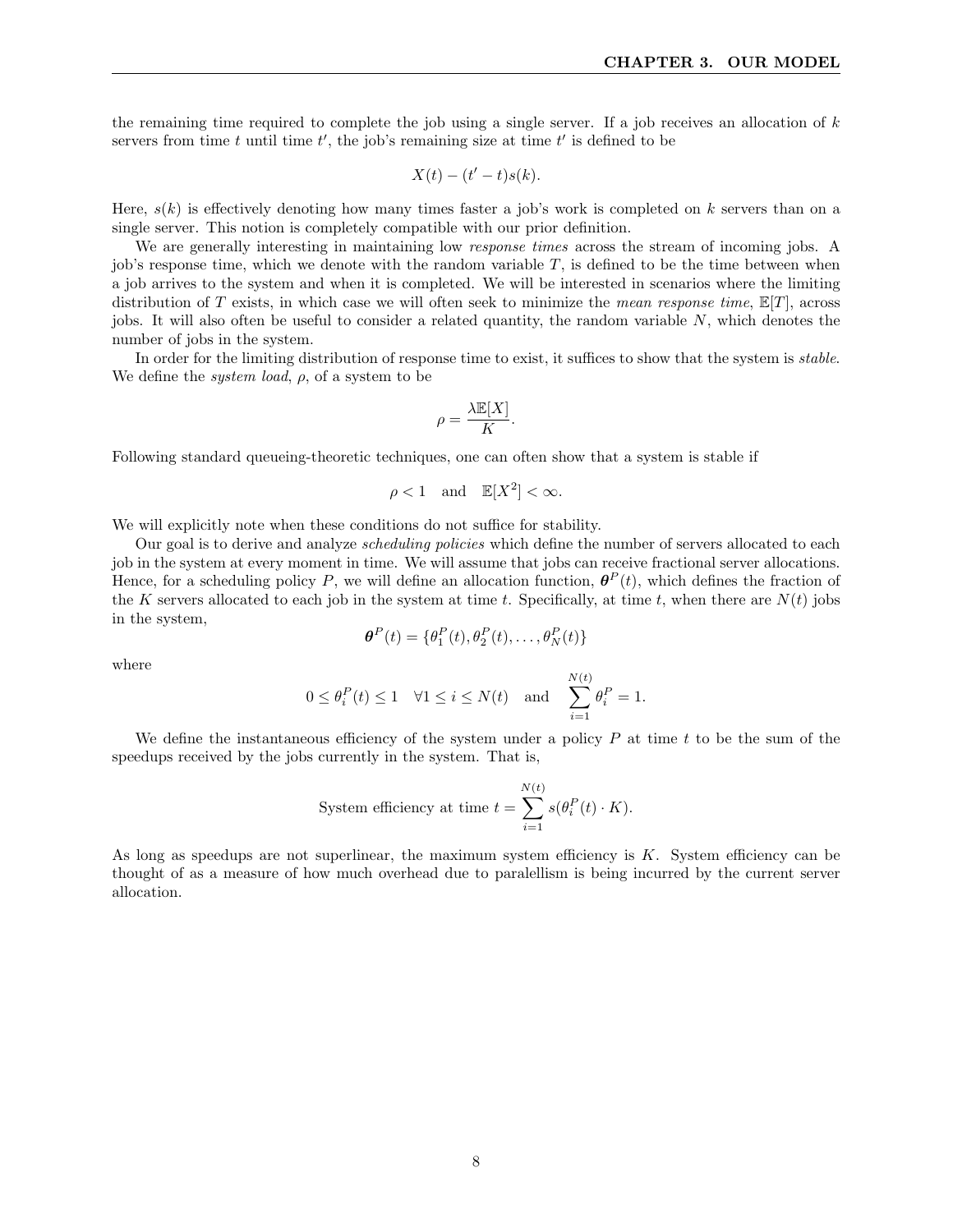# <span id="page-9-0"></span>Parallelizable Jobs with No Information

To begin, we will examine the case where a scheduler is limited in its knowledge of the job sizes and scaling behavior. Specifically, we assume that all job sizes are unknown to the system and are drawn from a single, exponential distribution with rate  $\mu$ . Hence, while the average job size is known, the scheduler cannot differentiate between jobs by predicting which jobs have a smaller remaining size. Furthermore, the scheduler cannot learn additional information about remaining a job's size by running the job. Finally, all jobs are assumed to follow the same concave, increasing speedup curve,  $s(k)$ , which is known to the system.

We first consider the case where jobs are *malleable*, meaning their allocations may change over time with no overhead. We then consider the case where jobs are moldable, meaning a job can run on any number of servers, but may not change the servers on which it runs over time.

### <span id="page-9-1"></span>4.1 Motivation

This problem warrants study for two main reasons.

First, some system schedulers do not use remaining job size predictions to make scheduling decisions. These frameworks are forced to be agnostic about the workloads that they run either because information on job size is not available, or computing and utilizing this information to make scheduling decisions introduces too much overhead. For example, consider a general-purpose operating system scheduler in a multicore server. If this operating system is tasked with running several instances of the same parallelizable application, it must decide how to schedule each process without using predictions about the processes remaining size. In this case, it is also reasonable to assume that each process will roughly follow the same speedup curve.

Second, this problem provides a first queueing-theoretic model of scheduling parallelizable jobs that follow speedup curves. If job sizes are known, or are unknown but follow a general distribution, deriving optimality results for parallel scheduling requires more advanced analytical techniques. We will address these more complex methods later in this thesis. However, by making these jobs follow a single exponential size distribution and single speedup curve, we isolate the problem of how to best exploit each job's speedup function in order to minimize mean response time. This will provide a foundation that will help us reason about more complex settings later in the thesis.

### <span id="page-9-2"></span>4.2 Contributions

The core results in the model come from [\[3\]](#page-26-10). Namely:

• When jobs are malleable, EQUI is optimal with respect to mean response time. EQUI minimizes mean response time by maximizing efficiency at every moment in time. This is analogous to prior worst-case results that show EQUI is  $O(1 + \epsilon)$ -speed competitive with the optimal policy [\[12\]](#page-26-2). Our proof argues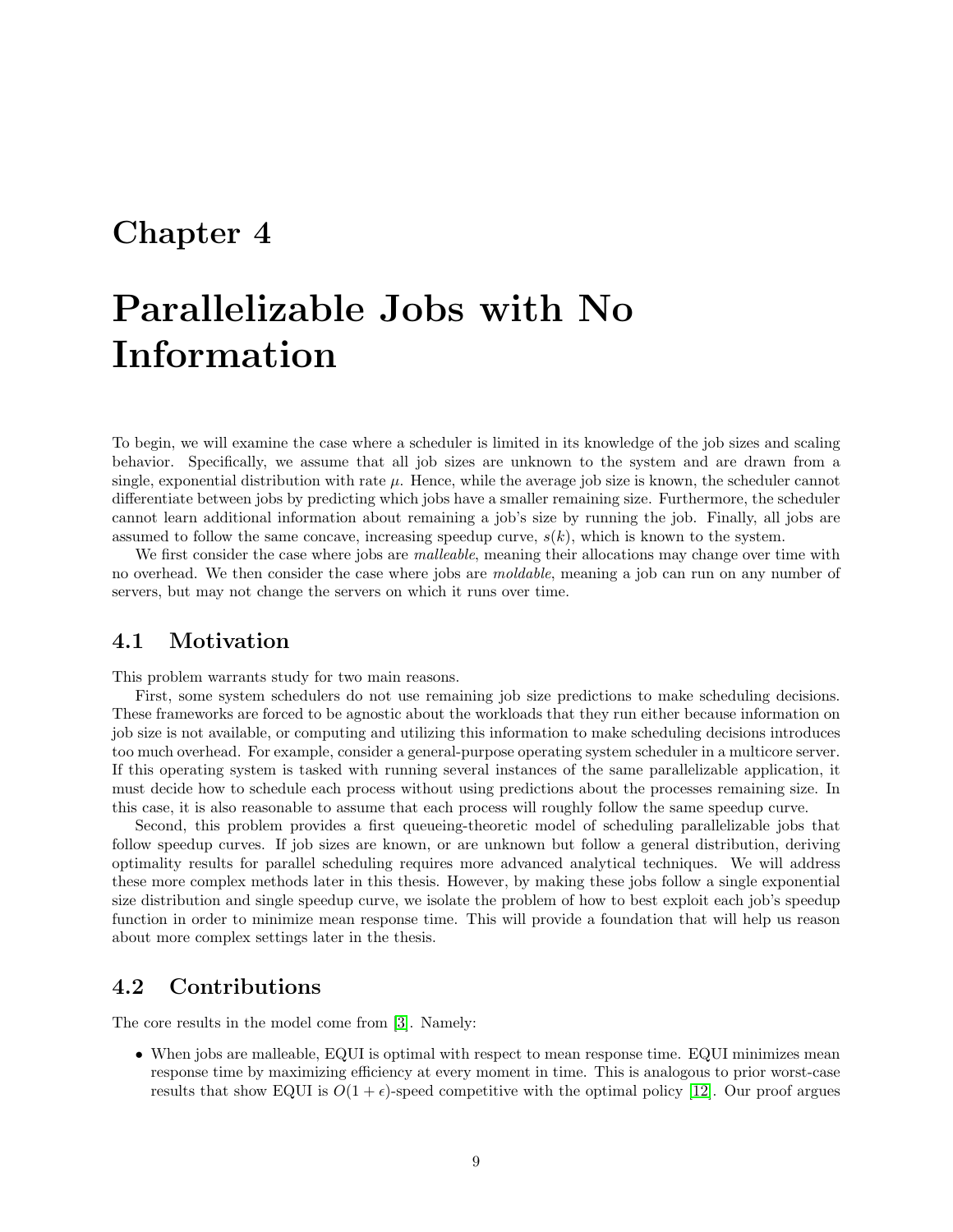

Figure [4.](#page-9-0)1: The model analyzed in Chapter 4. A system of  $K = 16$  servers processes a stream of jobs which arrive according to a Poisson process with rate  $\lambda$ . All jobs follow the same speedup function,  $s(k)$ . All job sizes are unknown and exponentially distributed with rate  $\mu$ . Here, there are 4 jobs in the system, and the servers are split equally according to the EQUI policy.

that by maximizing system efficiency in every state, EQUI minimizes the mean response time across jobs.

- When jobs are moldable but not malleable, we analyze fixed-width policies with both random routing and JSQ routing. As expected, there is a big advantage to doing JSQ routing. We use our analysis to compute the best chunk size for a fixed-width policy. In addition to working with moldable jobs, fixed-width policies do not require any preemptions. An example of this analysis is shown in Figure [6.1.](#page-16-0)
- As the number of servers becomes large, we show that the optimal fixed-width policy is approximately as good as EQUI. Thus, we can achieve near-optimal performance in this large-system limit without requiring any preemptions or malleable jobs. This result follows from a limiting analysis of the Markov chain for EQUI which leverages precedence relations [\[9\]](#page-26-11).

### <span id="page-10-0"></span>4.3 Impact

The worst-case literature introduced EQUI almost 20 years ago[\[12\]](#page-26-2). Since then, EQUI and its variants have been shown to be competitive under various sets of modeling assumptions [\[14,](#page-26-1) [12,](#page-26-2) [13,](#page-26-3) [15\]](#page-26-4) in the worst case. Because this work uses competitive analysis, it was not previously clear whether EQUI would actually perform well in the average case, if EQUI is only competitive with optimal under highly adversarial workloads, or if EQUI is simply a mediocre policy that happens to be amenable to worst case analysis.

The above stochastic results give context to the prior work surrounding EQUI. In particular, we show that under a somewhat restrictive set of assumptions, EQUI actually is the optimal policy. In some sense, our result corroborates the result from [\[12\]](#page-26-2) in finding that EQUI performs well when a scheduler cannot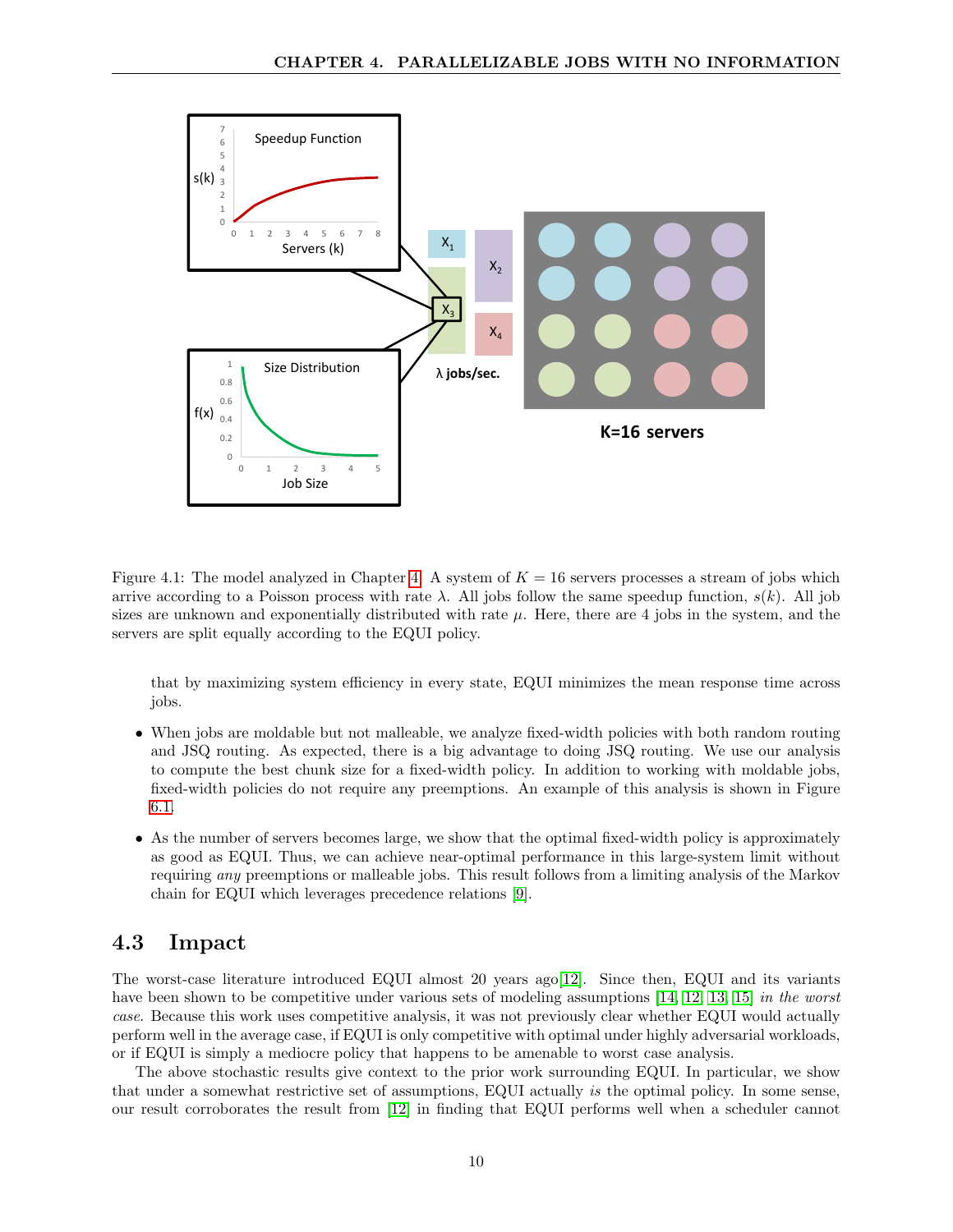make decisions based on the sizes and speedup functions of each job. The setting considered in this seminal worst-case paper is one where the scheduler has no information about job sizes or a job's speedup curve, but must compete against an adversary with perfect information. Our work finds that EQUI is optimal if the scheduler is similarly deprived of information about the jobs – in our setting job sizes are not known, sizes cannot be learned over time, and all jobs follow the same speedup function.

However, our analysis also illustrates the power of a stochastic modeling approach over worst-case analysis. When we begin to change the assumptions of our model to better suit a range of real-world systems (as we will do in the subsequent chapters of this thesis), EQUI quickly becomes suboptimal, and provably worse than a variety of other policies we will consider. Worst-case analysis is so pessimistic that it cannot differentiate between the performance of many (possibly impractical) policies. By specifying the conditions for the optimality of EQUI, we are laying the groundwork to distinguish between these policies using stochastic analysis.

#### Completion Percentage: 100%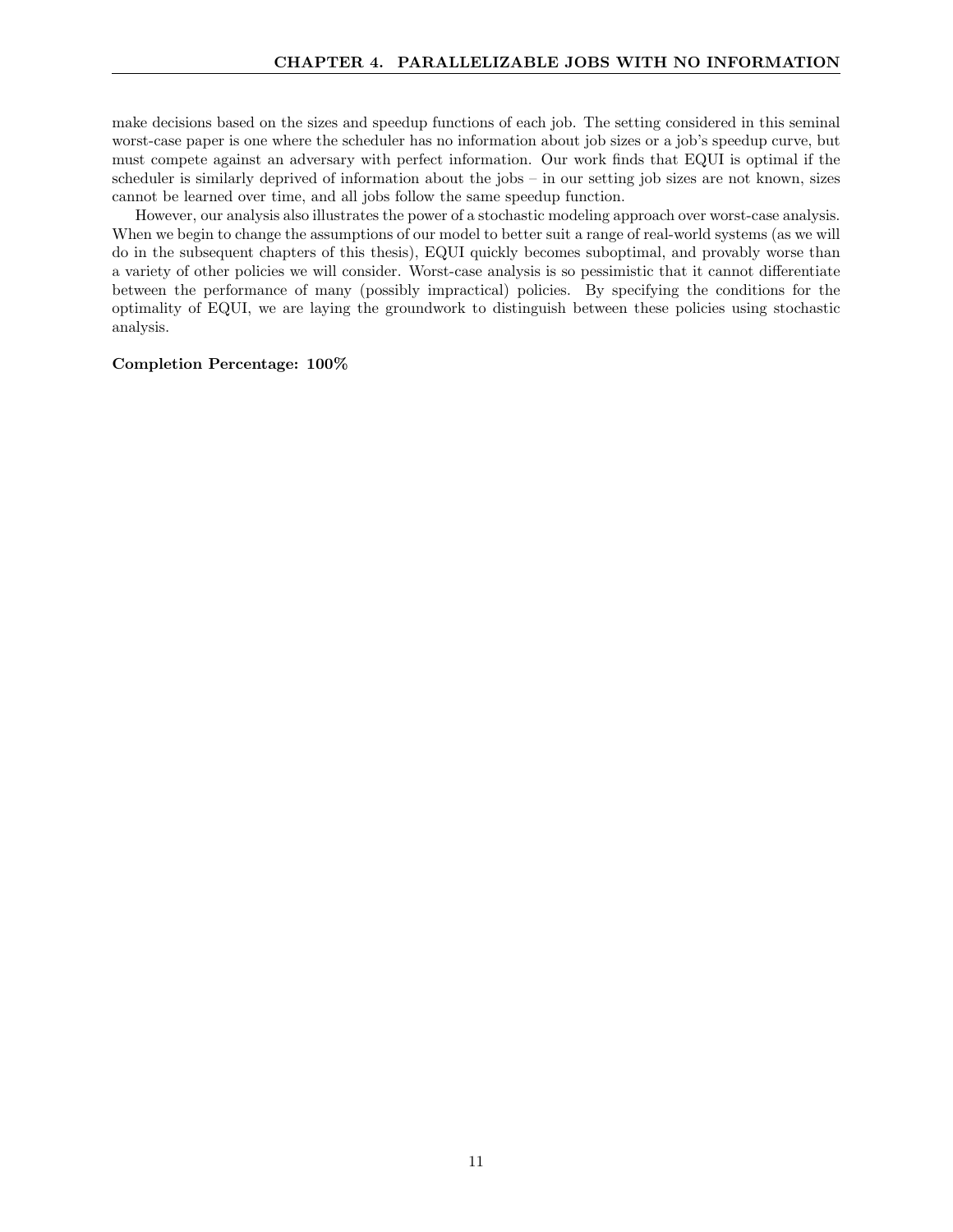# <span id="page-12-0"></span>Parallelizable Jobs with Size Information

We now consider the case where job sizes are exactly known to the system. These job sizes may be drawn from some distribution, but the scheduler has, at every moment in time, perfect information about the remaining sizes of each job in the system. We continue to consider the case where all jobs follow the same, single speedup function, which is known to the system. Here, we constrain the form of the speedup function to be  $s(k) = k^p$  for the purposes of analytical tractability.

## <span id="page-12-1"></span>5.1 Motivation

In a wide variety of systems, highly accurate estimates of a job's inherent size can be made available to the scheduler [\[31\]](#page-27-11). Unlike the previous chapter, where we assumed that jobs sizes could not be estimated or learned over time, we now consider the far other end of the spectrum. Here, we assume that the system either has a very well-defined notion of inherent work, as it would in a database or ML training context, or that the system has run for long enough that job sizes have been learned with a high degree of accuracy.

Our prior assumptions were designed to prevent the scheduler from having to make decisions based on the remaining sizes of each job, but we now wish to examine the trade-offs that different job sizes introduce to the system. Specifically, classical queueing and scheduling theory tells us that completing shorter jobs before longer jobs will reduce mean response time [\[44,](#page-28-10) [16\]](#page-26-12). In fact, in single-server scheduling, giving priority to the job with Shortest Remaining Processing Time (SRPT) is optimal.

While we are capable of running SRPT, allocating all servers to the shortest remaining job at every moment in time, this can be highly inefficient due to the sublinear speedup that each job receives from additional servers. Hence, the optimal policy must balance a new tradeoff. On the one hand, biasing our allocations towards the shortest jobs in the system will cause short jobs to complete before long jobs. On the other hand, EQUI still maximizes efficiency in this setting, and thus biasing our allocations towards any one job or set of jobs will reduce to overall efficiency of the system. The optimal policy in this case must carefully balance this tradeoff between overall system efficiency and the desire to favor short jobs.

## <span id="page-12-2"></span>5.2 Contributions

### heSRPT: How to schedule jobs of known size

To isolate and study this tradeoff, we consider the case where jobs are all present at time 0 and follow a single speedup function of the form  $s(k) = k^p$  [\[5\]](#page-26-13). In this case we can find the optimal policy with respect to mean response time by decomposing the problem into two parts. First, we show that the optimal policy should complete jobs in shortest-job-first order. Then, we prove a property of the optimal policy called the scale-free property that shows us how to find the optimal policy that completes jobs in shortest-job-first order.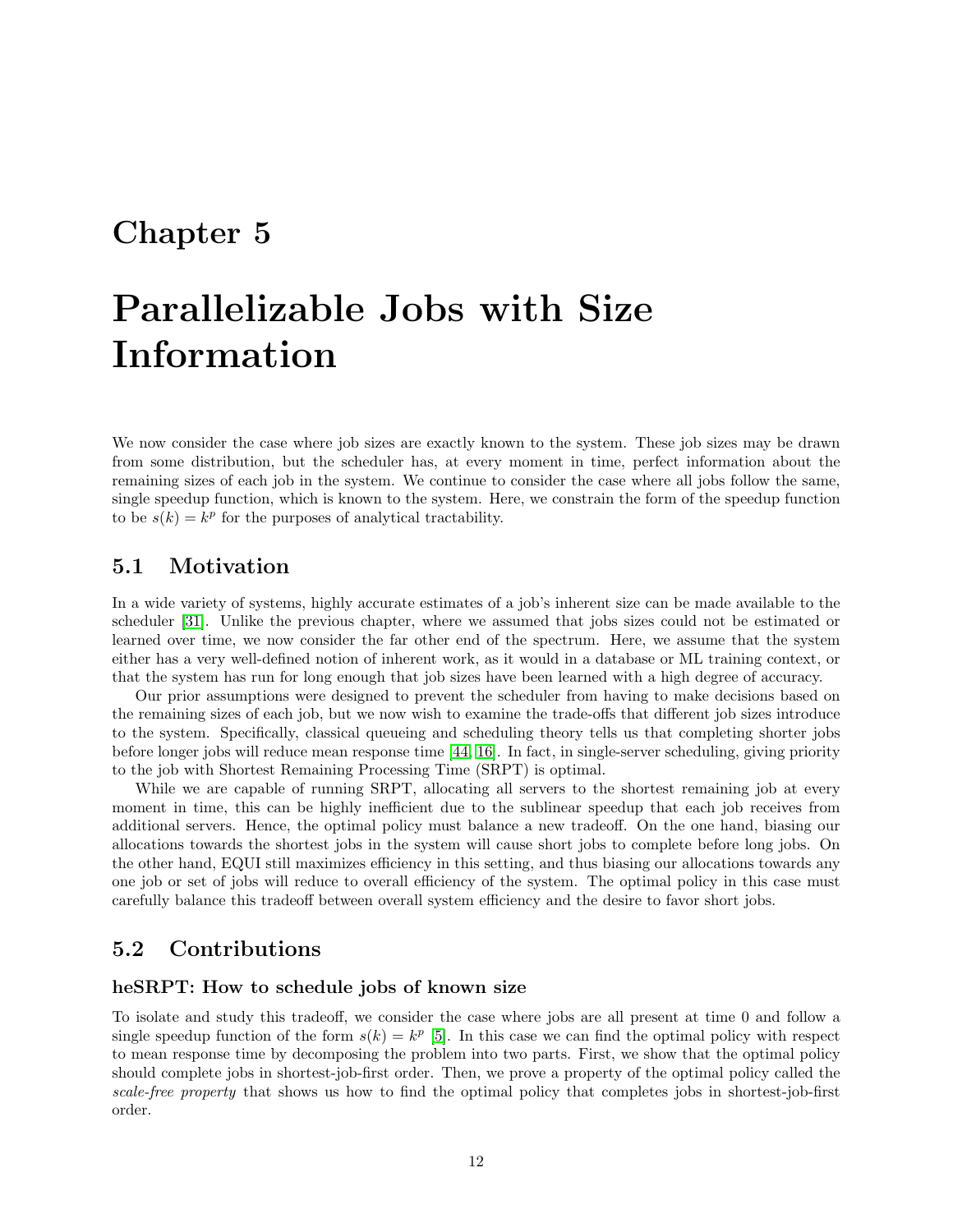

#### **K=16 servers**

Figure [5.](#page-12-0)1: The model analyzed in Chapter 5. A system of  $K = 16$  servers processes a set of  $M = 4$  jobs of known size All jobs follow the same speedup function,  $s(k)$ , which assumed to be of the form  $s(k) = k^p$ . Here,  $p = 0.5$ . The optimal policy, heSRPT, allocates more servers to the shorter jobs at every moment in time. We also consider the case where jobs arrive to the system over time in Chapter [5.](#page-12-0)

#### Metrics beyond response time

We also show how this result generalizes for a wider class of weighted response time metrics beyond mean response time. For each job, i, we assign a weight  $w_i$ . The weighted response time for a set of M jobs is then defined to be

$$
T^W = \sum_{i=1}^M w_i \cdot T_i.
$$

Without loss of generality we define

$$
x_M < x_{M-1} < \ldots < x_1
$$

to be the sizes of the  $M$  jobs. We say that the weights *favor small jobs* when

$$
w_M > w_{M-1} > \ldots > w_1.
$$

We show how our result generalizes to provide the optimal policy for any weighted flow time metric where weights favor small jobs. Crucially, this class of metrics includes mean slowdown, where  $w_i = \frac{1}{x_i}$ . Intuitively, slowdown measures how much each job was interfered with by the other jobs in the system, and is a popular metric when scheduling parallelizable jobs in many server systems [\[34,](#page-28-11) [23,](#page-27-12) [50\]](#page-28-12).

#### <span id="page-13-0"></span>Adding Arrivals

Adding arrivals makes this problem very difficult. This problem is at least as difficult as scheduling sequential jobs of known size on k parallel servers, which is along standing open problem in both the queueing and worst-case scheduling communities. However, we use our offline policy to generate a heuristic policy, *Adaptive* heSRPT (A-heSRPT), which uses the allocations recommended by heSRPT, recalculating the all allocations on each arrival or departure. Figure [5.2](#page-13-0) shows how A-heSRPT greatly outperforms a variety of other heuristic policies from the literature in simulation when calibrated to minimize mean slowdown. Specifically, we compare A-heSRPT to EQUI, HELL and KNEE [\[29\]](#page-27-6), RS[\[50\]](#page-28-12), and SRPT. We see similar results when A-heSRPT is calibrated to minimize mean response time.

To move beyond heuristic policies in the known-job-size case, we must use asymptotic analysis developed by the performance modeling community. For example, SRPT-K is known to be heavy-traffic optimal [\[16\]](#page-26-12),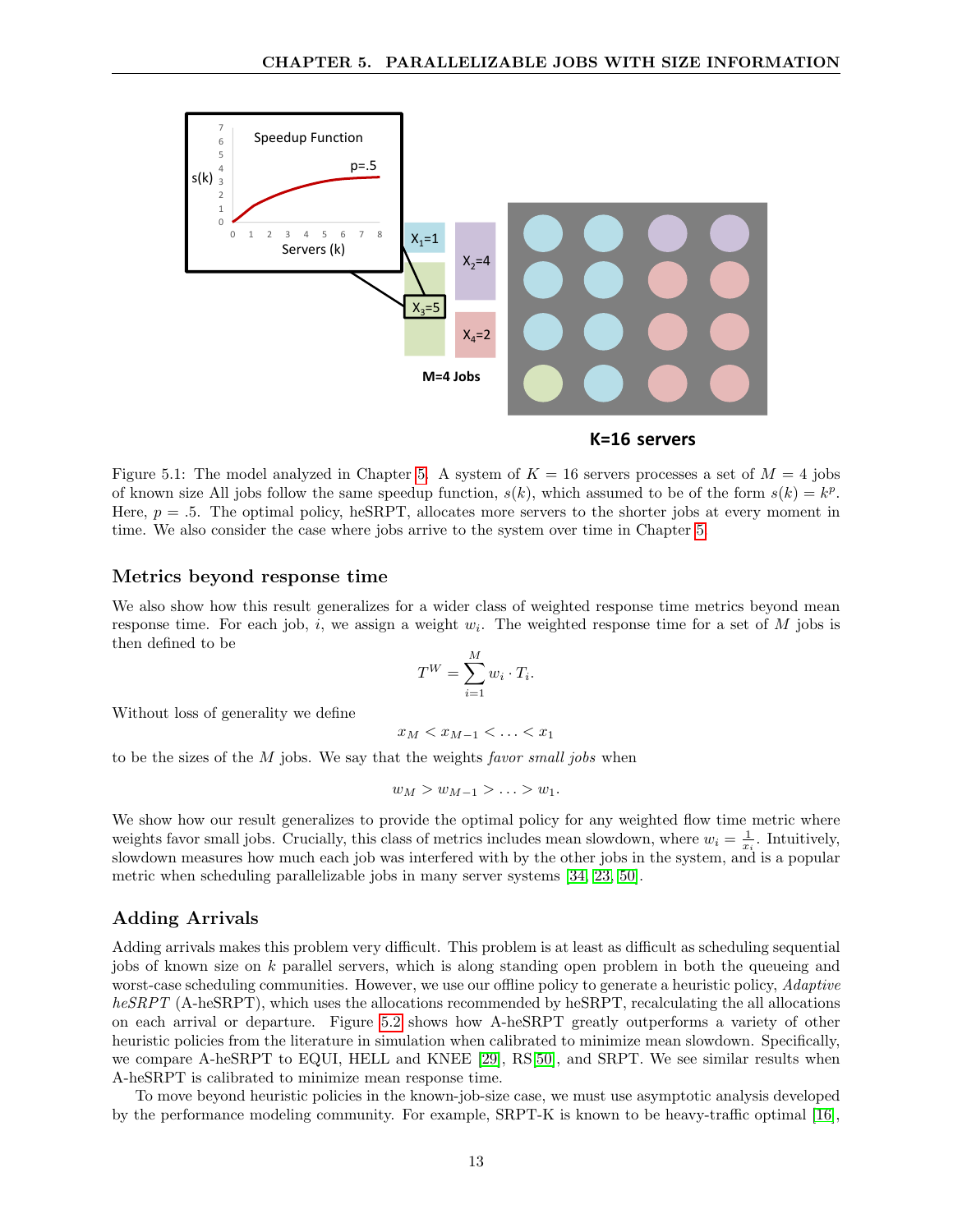

Figure 5.2: Mean slowdown of A-heSRPT and policies from the literature in the online setting. Simulations assume  $N = 10,000$  servers and a Poisson arrival process. Job sizes are Pareto( $\alpha = 1.5$ ) distributed. Each graph shows mean slowdown for a different power law speedup function,  $s(k) = k^p$ , with one value of the speedup parameter, p. A-heSRPT often dominates by an order of magnitude.

and one might wonder whether an analogous result holds for heSRPT. We will defer our discussion of asymptotic analysis to Chapter [8.](#page-22-0)

### <span id="page-14-0"></span>5.3 Impact

This result shows that by making a simple tweak to the assumptions in our model, the performance of EQUI becomes greatly suboptimal. By failing to bias toward shorter jobs in the system, EQUI can be more than a factor of 2 worse than heSRPT when all jobs are present at time 0.

When we move to the online case, even though we are employing a heuristic policy based on heSRPT, we see that by balancing efficiency and the desire to complete short jobs, heSRPT greatly outperforms the competition. Particularly when considering weighted response time metrics such as slowdown, heSRPT can outperform competitor policies by orders of magnitude.

Another important aspect of our result is that it provides good intuition for how to design policies when job sizes are unknown but generally distributed. In these cases, we will not have exact job sizes, but rather estimates based on the ages of the jobs in the system. Understanding how to schedule jobs when sizes are known exactly is the first step in scheduling under the uncertainty of generally distributed job sizes. We will discuss how to build in this direction by using the Gittins Index in Chapter [8.](#page-22-0)

The problem of how to schedule jobs with known sizes is particularly important in modern systems where job size variability is quite high [\[46\]](#page-28-13). In these systems, there will be and outsized benefit to prioritizing short jobs over long jobs in terms of reducing mean response time. Furthermore, there are a wide variety of systems where job sizes are known or can be estimated with ahigh degree of accuracy. Databases, for example, use cost-based query optimizers [\[42\]](#page-28-14), giving the scheduler a natural way to compare the relative sizes of different queries. Cluster scheduling frameworks have also been shown to be capable of accurately estimating a job's run time[\[11\]](#page-26-0). When training machine learning models, the number of iterations of gradient descent that user wishes to perform is also an excellent indicator of a job's size [\[29\]](#page-27-6). In each of these cases, mean response time could be greatly reduced by using heSRPT to favor short jobs while maintaining overall system efficiency.

### Completion Percentage: 100%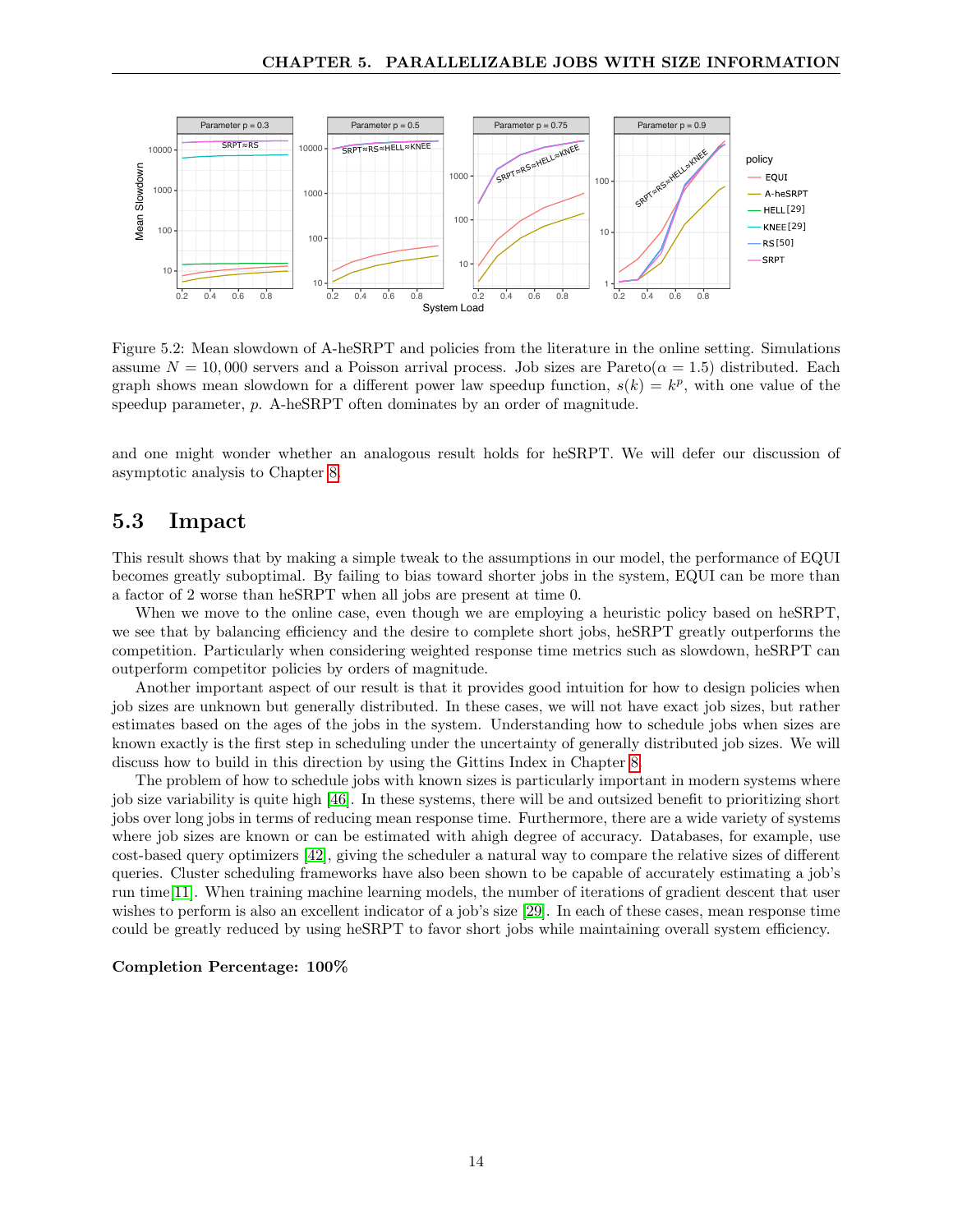# <span id="page-15-0"></span>Parallelizable Jobs with Different Speedup Functions

In this chapter, we consider jobs which follow different speedup functions from job to job. Specifically, we assume the existence of 2 classes of job, each with its own speedup function (e.g.  $s_1(k)$  and  $s_2(k)$ ). To examine the effects of having these heterogeneous classes of jobs, we again assume that job sizes are exponentially distributed, where the jobs of each class follow a corresponding exponential distribution (e.g.  $Exp(\mu_1), Exp(\mu_2)$ . We assume that the scheduler has knowledge of each job's class. That is, each job's size distribution and speedup function are known to the scheduler.

### <span id="page-15-1"></span>6.1 Motivation

In addition to job sizes varying between jobs, the scalability of each job may be different in practice. For example, some database queries might be highly parallelizable table scans for analytical queries while others might be point lookups which are not easily parallelized. Distributed ML frameworks also have this issue – training jobs are designed to be highly parallelizable while model-serving queries are less parallelizable.

From the outset, it is clear that EQUI will no longer be the optimal policy in this case. The proof of optimality for EQUI in Chapter [4](#page-9-0) relies on the fact that EQUI maximizes system efficiency when all jobs follow the same speedup function. This is clearly no longer the case when jobs follow different speedup functions. Here, an efficiency maximizing allocation must bias towards the more parallelizable jobs.

This begs the question of whether or not an efficiency-maximizing policy is still optimal when jobs follow different speedup functions. In particular, are there any potential trade-offs introduced by having multiple speedup functions that could make such a policy suboptimal? Also, how does the problem change when a job's size might be correlated to it speedup function. Specifically, how should we handle the common case where larger jobs tend to be more parallelizable than shorter jobs?

## <span id="page-15-2"></span>6.2 Contributions

### General Speedup Functions

To address this question, we begin by considering the setting where jobs follow a single exponential size distribution, but each job now belongs to one of two scalability classes.

• The natural generalization of EQUI to the case of multiple speedup functions is GREEDY, a class of policies which maximizes the instantaneous efficiency of the system at every moment in time. Note that this is similar to the concept of a Proportionally Fair scheduling policy where we account for each individual job's speedup function, and thus is an intuitively fair policy. We can show by counterexample, however, that GREEDY is not optimal. These counterexamples hinge on the concept of *deferring* parallelizable work. That is, one can choose a non-GREEDY allocation which allocates fewer servers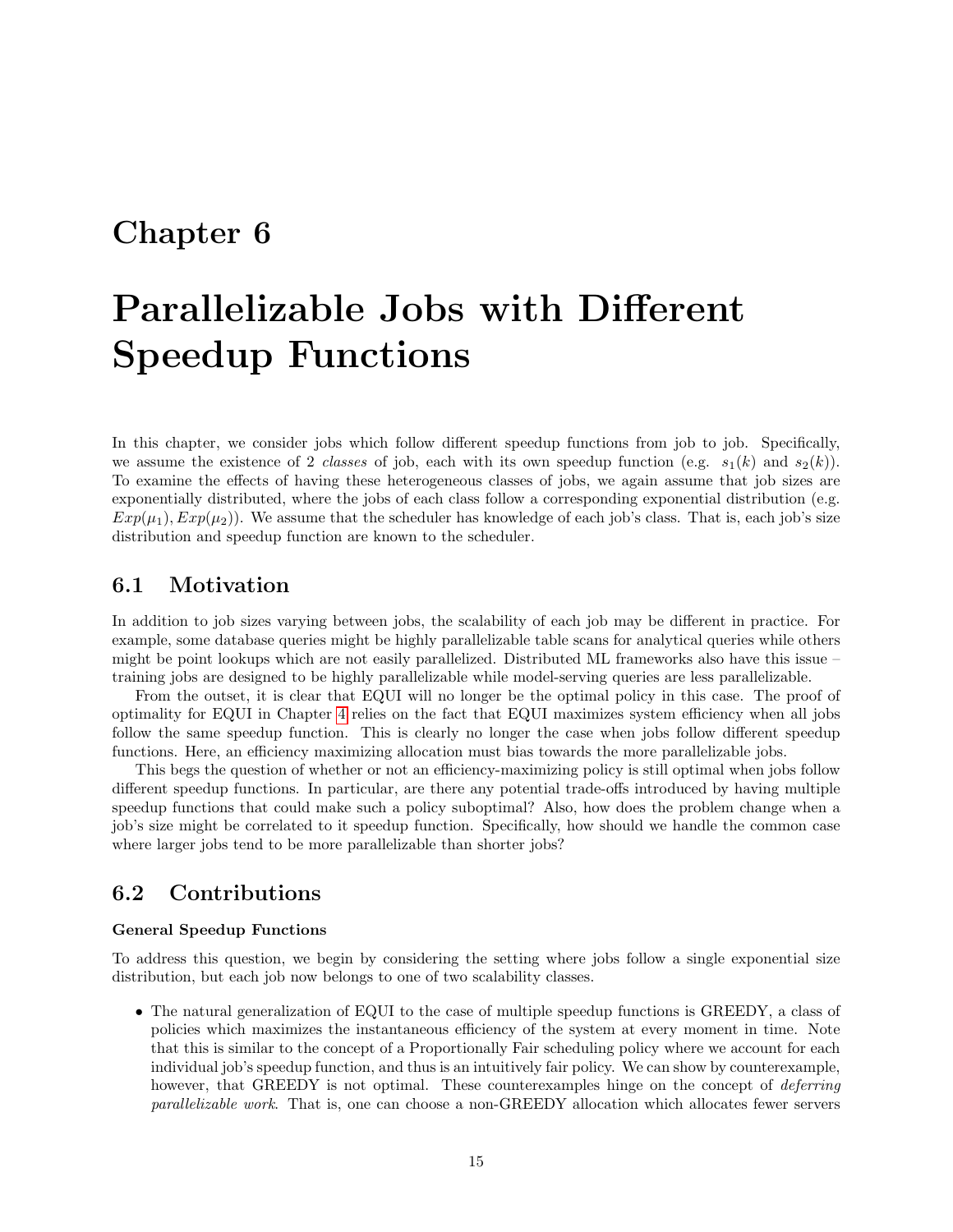

<span id="page-16-0"></span>Figure [6.](#page-15-0)1: The model analyzed in Chapter 6. A system of  $K = 16$  servers processes a stream of jobs arriving to the system over time according to a Poisson process with rate  $\lambda$ . Jobs follow may follow a less parallelizable speedup function,  $s_1(k)$ , or a more parallelizable speedup function,  $s_2(k)$ . Here, servers are allocated according to a GREEDY policy, which maximizes system efficiency in the present state by biasing towards more parallelizable jobs.

to the more parallelizable jobs, lowering the instantaneous efficiency of the system. However, this non-GREEDY allocation may increase the future efficiency of the system massively by saving highly parallelizable jobs for times when fewer jobs are in the system. During these future periods with few jobs, the remaining parallelizable jobs will be able to efficiently use the available servers.

• To underscore the importance of deferring parallelizable work, we show that the best GREEDY policy is GREEDY\*, which defers parallelizable work as much as possible while maintaining the maximal instantaneous system efficiency. GREEDY\* is not optimal in general, but performs within  $1\%$  of the optimal policy in a wide range of simulations.

#### Elastic and Inelastic Jobs

Matters become even more complex when job sizes are correlated with job scalability. For instance, in the case of database queries, we know that point lookups are relatively short queries while analytical queries require much more inherent work. In fact, this is the common case – programmers make larger jobs highly parallelizable to shorten their run times, and leave the shorter jobs less parallelizable due to the dubious benefits of parallelization in these cases (e.g. overheads are too high to make parallelism effective here).

To model this practical case, we specifically consider the case where some jobs are small on average and are totally sequential (inelastic) while others are large on average and are perfectly parallelizable (elastic) [\[4\]](#page-26-14).

- The optimal policy in this case is Inelastic-First (IF) which gives strict preemptive priority to inelastic jobs. We note that IF is equivalent to GREEDY\* in this case.
- The key observation here is that the desire to defer parallelizable work and the desire to complete short jobs are aligned.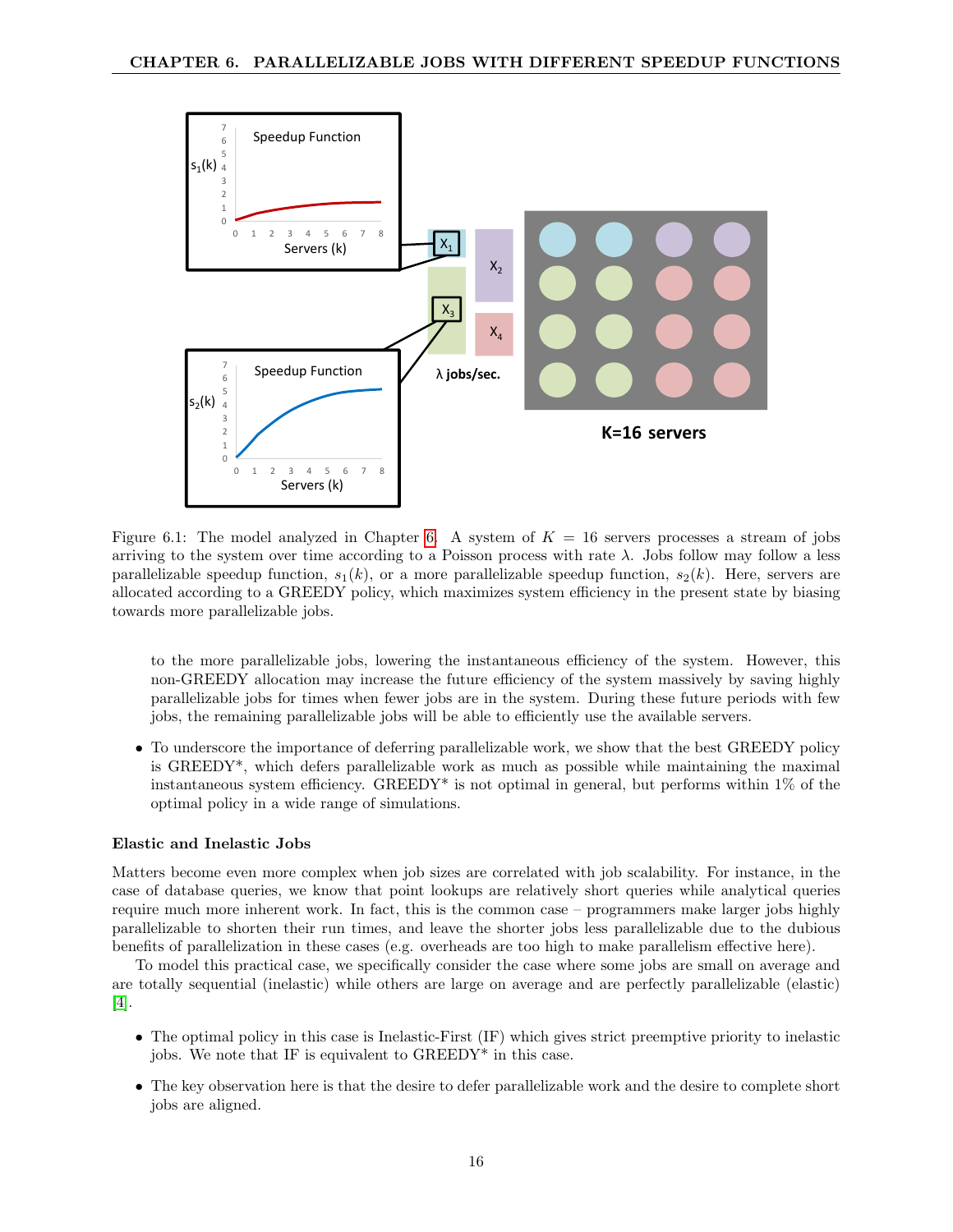• When elastic jobs are smaller on average than inelastic jobs, which is much less common in practice, we don't know the optimal policy. However, we can differentiate between the performance of IF and the Elastic-First policy (EF), which gives strict priority to elastic jobs.

## <span id="page-17-0"></span>6.3 Impact

Our results about GREEDY policies again show that EQUI is far from optimal under even mild, realistic assumptions about the workload being processed. However, our results about deferring parallelizable work also illustrate how the heuristics commonly used in real-world systems [\[11\]](#page-26-0) can fall short. The common wisdom in the systems community is to greedily maximize the "throughput" of the system, which in our open-system model of parallelizable jobs is equivalent to instantaneous system efficiency. However, this heuristic can be suboptimal.

Greedily maximizing the instantaneous system efficiency fails to consider the future value of having parallelizable jobs in the system. As such, GREEDY policies will tend to drift towards states with a relatively higher percentage of non-parallelizable work in the system, reducing future system efficiency. While finding the exact closed-form of the policy which best balances this tradeoff is complex, we provide several results which successfully blend the idea of deferring parallelizable work with the popular heuristic of maximizing instantaneous efficiency. Specifically, we prove that GREEDY\*, which is both GREEDY and defers parallelizable work, is the best GREEDY policy. This result shows an improvement over both the existing worst-case theory results and state-of-the-art systems scheduling policies.

Despite the concern the GREEDY policies may not be optimal in general, our theoretical results on scheduling elastic and inelastic jobs identify many highly practical scenarios where a GREEDY policy, IF, will perform optimally. For example, modern machine learning frameworks [\[33\]](#page-27-8) aim to both train models via highly elastic training jobs and serve models via largely inelastic inference jobs. Similarly, HTAP databases aim to both process highly elastic analytical queries and highly inelastic transactions [\[37\]](#page-28-15). Even in Supercomputing environments the scheduler must decide how schedule both malleable (elastic) jobs and moldable (inelastic) jobs [\[17\]](#page-27-13). All of these scenarios are good candidates for the use of an IF scheduling policy to reduce mean repsonse time.

#### Completion Percentage: 100%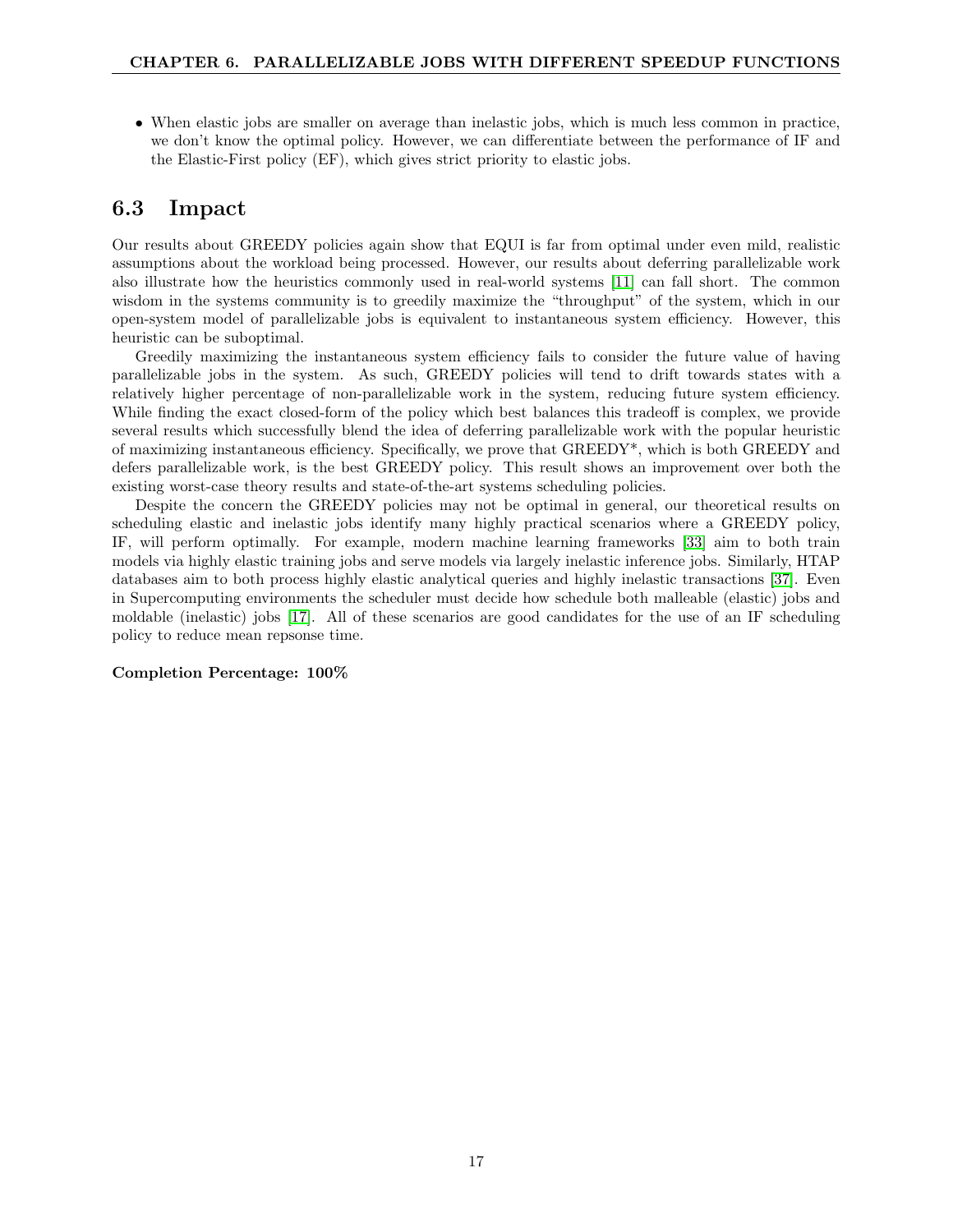# <span id="page-18-0"></span>Parallelizable Jobs With Multiple Phases

In this chapter, in addition to allowing speedup curves to vary from job to job, we allow a single job's speedup curve to change over time. To capture this phenomenon, we consider jobs composed of *phases*, where each phase has an associated inherent size and speedup function. The phases of a job must all be completed in order for a job to be considered complete. We are interested in the setting where each job's current phase is visible to the scheduler, and thus the scheduler can leverage a job's phase information to improve scheduling decisions.

To approximate how a job's scalability changes over time, we will assume that each job phase is either elastic or inelastic. To model how jobs move from phase to phase over time, we will assume that each job can modeled as a Markov chain of the form shown in the Phase Transitions section of Figure [7.1.](#page-19-1) Hence, the duration of each phase is exponentially distributed according to the transition rates of the underlying Markov chain. A job can start in either an elastic or inelastic phase, and must be run until it reaches the absorbing completion state, at which point the job is considered complete. We assume that all jobs transition between phases according to the same underlying Markov chain.

### <span id="page-18-1"></span>7.1 Motivation

Up to this point, we have allowed job parallelizability and job size to change from job to job. All of the prior models we have considered are firmly rooted in the view that a job's scalability can be fully captured by its speedup function. This is a useful model, particularly when a job oscillates between parallelizable and sequential work so quickly that a scheduler cannot effectively differentiate between these phases.

However, a speedup function fundamentally measures a job's average scalability over the course of its entire lifetime. In many cases, however, a job's scalability at any single moment in time is determined by the type of computation occurring at that moment. Prior work on a wide range of systems [\[27,](#page-27-14) [29,](#page-27-6) [10\]](#page-26-9) has repeatedly acknowledged that jobs often consist of multiple phases which are discernible to the scheduler. Some of the phases may be highly parallelizable, while others are less parallelizable or even completely sequential. In these cases, a scheduler could benefit from explicitly considering a job's current and future phases rather than just considering its average scalability over time via a speedup function.

For instance, a job may consist of some sequential work to load data in to memory, some highly parallelizable work to process this data, and some sequential work to coalesce the results of the data processing. If we assume that the job spends 90% of its time in the parallelizable phase when run on a single core, this job would have a speedup function that is well-modeled by Amdahl's law with a parallelizable fraction of  $f = 0.9$ . The scheduling policies developed in the previous 3 chapters would not change this job's allocation as it moved from phase to phase. However, we can easily see that this is highly inefficient. A better scheduling policy would allocate relatively few servers to this job during is first and final phase, and would allocate many servers to the job during its parallelizable phase. Hence, we must investigate how to effectively leverage knowledge of the phases of a job without incurring a prohibitive number of expensive preemptions.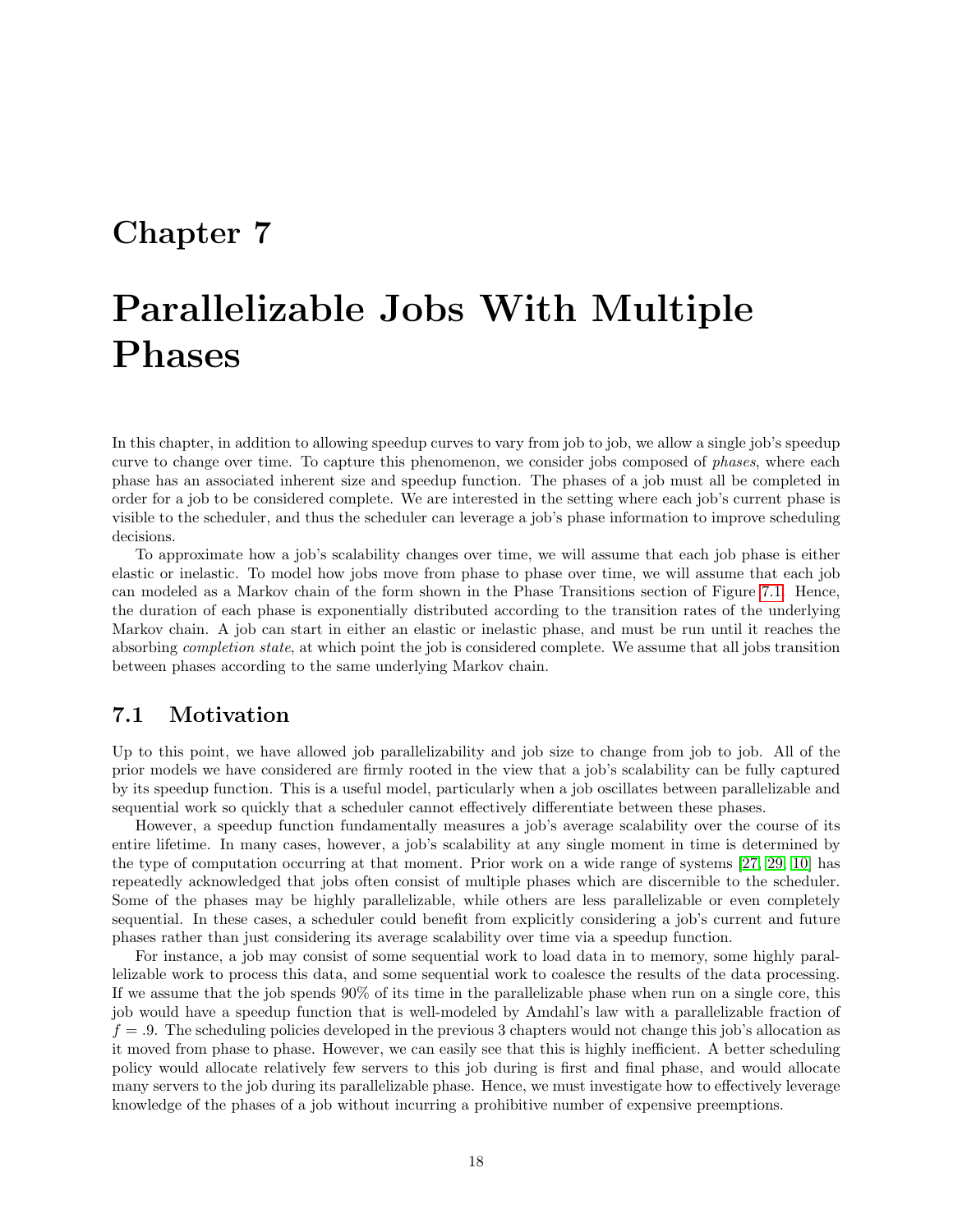

<span id="page-19-1"></span>Figure [7.](#page-18-0)1: The model analyzed in Chapter 7. A system of  $K = 16$  servers processes a stream of jobs arriving to the system over time according to a Poisson process with rate  $\lambda$ . Each job is composed of elastic and inelastic phases, and transitions between these phases according to continuous time Markov chain. A jobs speedup function depends on its current phase at every moment in time. Here, servers are allocated according to the IF-Phase policy, which gives strict priority to jobs which are in an inelastic phase (jobs 1,2, and 4) and allocates any remaining servers to jobs in an elastic phase (job 3).

## <span id="page-19-0"></span>7.2 Contributions

### Elastic and Inelastic Phases

Using the Markov chain structure shown in Figure [7.1,](#page-19-1) we can investigate the mean response time under a variety of scheduling policies.

- We show that the pipeline phases of various queries from the Star Schema Benchmark (SSB) [\[36\]](#page-28-9) greatly resemble the series of elastic and inelastic phases considered by our theoretical model of jobs with phases. This is shown in Figure [7.2.](#page-20-1)
- For any setting of the rates in Figure [7.1,](#page-19-1) we can show that the optimal policy with respect to mean response time is to give strict priority to the jobs which are in inelastic phases. We call this policy IF-Phase. IF-Phase greatly outperforms EQUI, FCFS, and a policy which gives priority to jobs in an elastic phase (EF-Phase).
- While the Markov chain model we use restricts the size distributions of each phase to be exponential, we can show that our performance advantage over other intuitive scheduling policies largely holds for more variable phase-size distributions.
- Even when we consider real world phase distributions taken from the SSB in databases, we find a significant benefit to using IF-Phase over the state of the art scheduling policies used in real databases.

### Scheduling Phase-Based Jobs in Practice

The scheduling policies discussed in prior chapters were simple enough to be implemented using state-ofthe-art techniques in a wide variety of systems. That is, implementing these simple policies would represent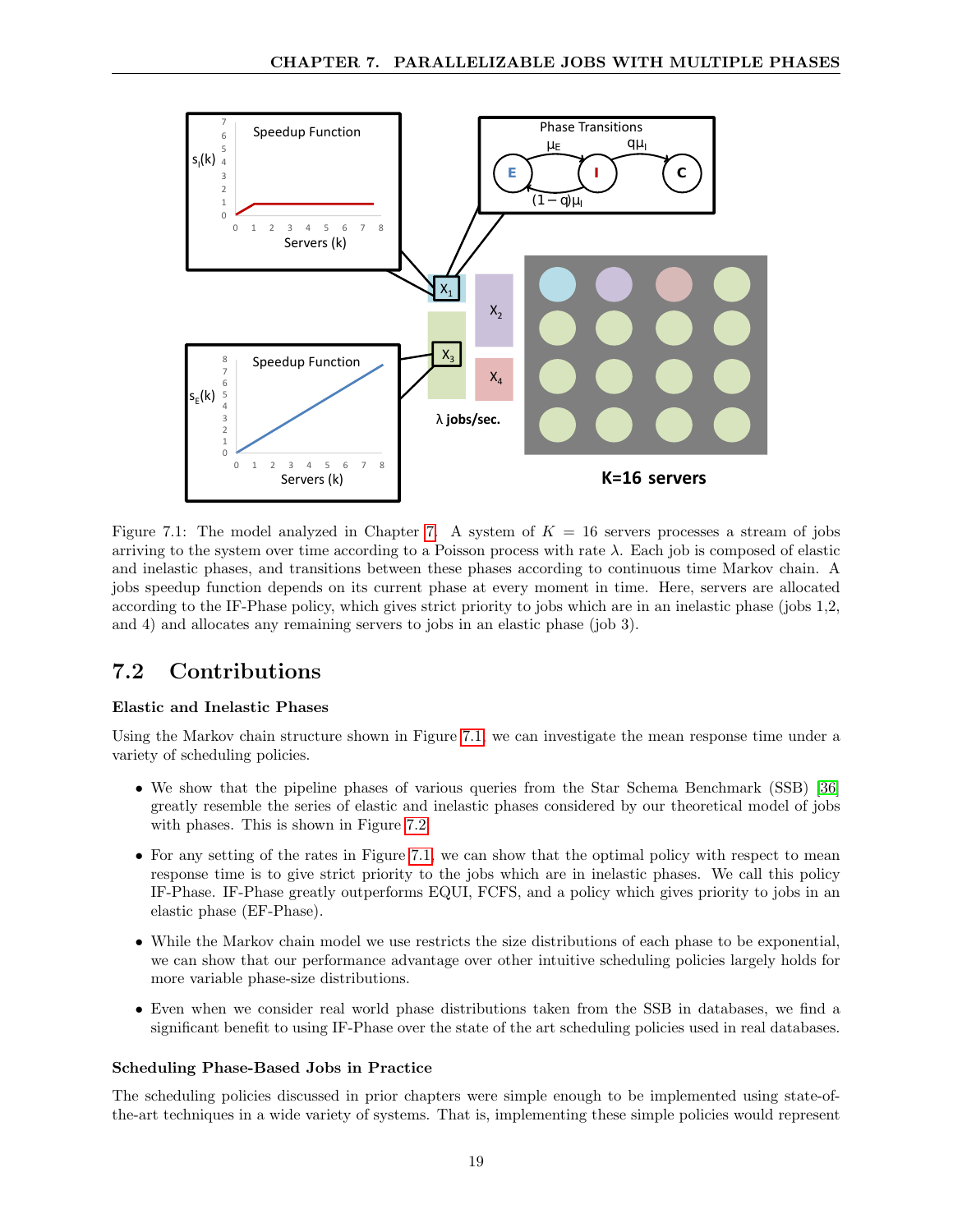

<span id="page-20-1"></span>Figure 7.2: Speedup functions of each pipeline phase of various queries from the Star Schema Benchmark. Each pipeline phase was run on between 1 and 40 threads. Each phase is labeled by the percentage of time spent in the phase when the query was run on a single thread. For example, roughly 93.4% of query 2.1 was spent in an elastic phase. Hence, the overall speedup function of this query should look like Amdahl's law with parameter  $f = 0.934$ .

an engineering challenge, but not a research contribution. However, it is much rarer to encounter systems schedulers that are capable of changing job resource allocations in response to real-time feedback about job scalability without significant modification. We therefore demonstrate that a scheduler can implement the proposed scheduling policy, IF-Phase, while incurring minimal overhead due to preemption. Furthermore, one might worry that real-world workloads change phases too rapidly for a scheduler to effectively leverage this information to reduce response times. Hence, we also show that it is possible to leverage query phase information to reduce the mean response time across a stream of incoming database queries in a state-ofthe-art database.

- We provide an implementation of a scheduler which can incorporate real-time scalability feedback in the NoisePage database[\[1\]](#page-26-15).
- We devise scheduling policies that leverage information from the database query planner to reduce query latency.
- We show that the overhead from preempting queries based on phase changes in small compared to the benefit of making smarter, more efficient scheduling decisions, leading to an overall reduction in mean query latency.

Our preliminary work in this area consists of simulation results using real query size distributions derives from the SSB. The results of these simulations, shown in Figure [7.3,](#page-21-0) suggests that IF-Phase represents a drastic improvement over EQUI, as well as the phase-aware FCFS policy currently used in many database systems. If we make a simple tweak to have IF allocate cores to inelastic phases belonging to the queries with the shortest remaining processing times, this advantage improves even further.

Our plan is to implement our scheduler in the open-source NoisePage database, and we have begun building a prototype scheduler using this code base. Simulation numbers were based on measurements taken from NoisePage.

### <span id="page-20-0"></span>7.3 Impact

In previous chapters, the scheduling policies we derived were all designed with an eye towards improving state-of-the-art systems by devising simple new scheduling policies. This chapter takes a different approach,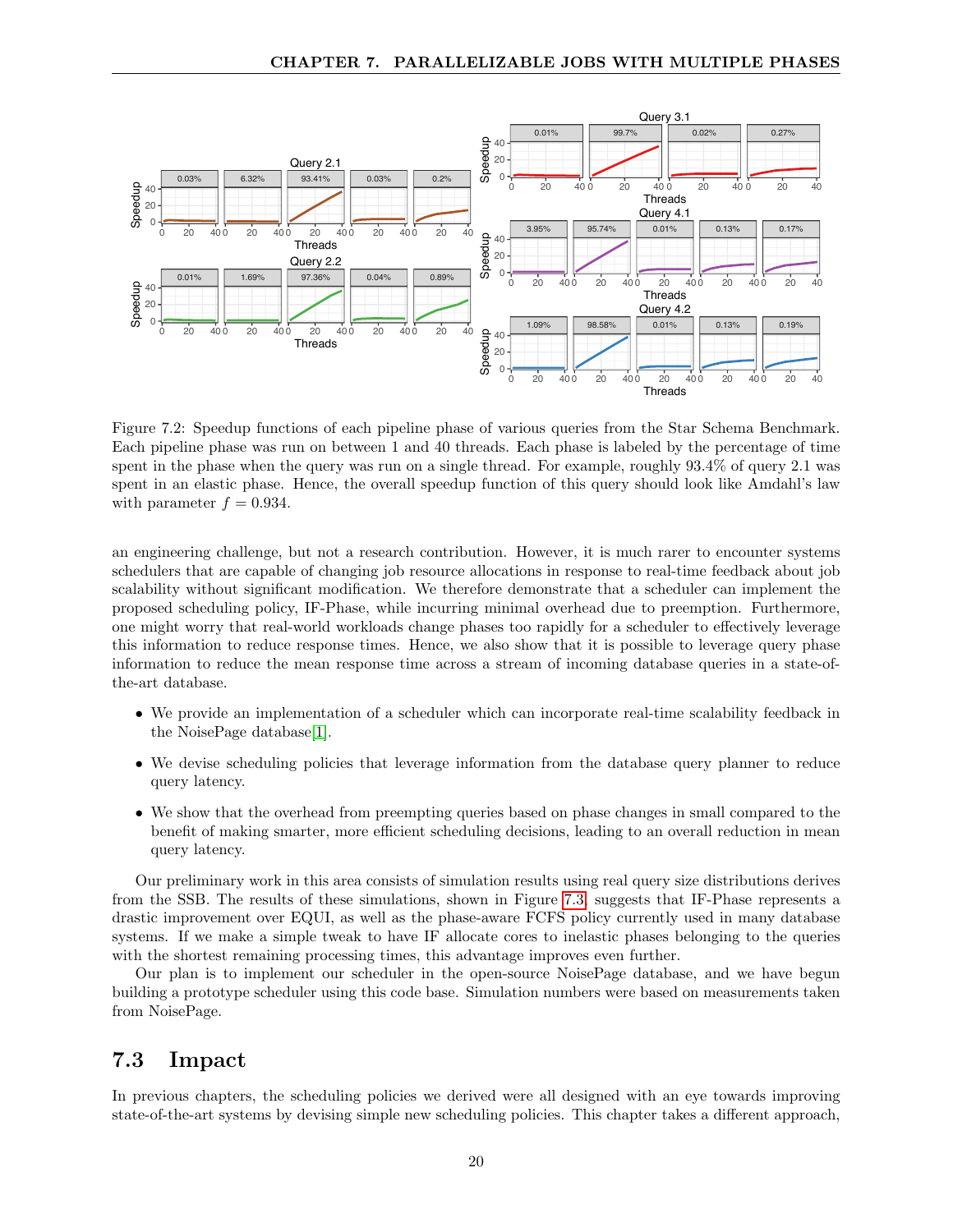

<span id="page-21-0"></span>Figure 7.3: Mean response times in simulations based on the Star Schema Benchmark under various scheduling policies. EQUI, which does not take each queries current phase into account, is highly inefficient. FCFS, which is currently used in many databases, is roughly 35% worse than IF-Phase. If we allow IF-Phase to bias towards queries with shorter remaining processing times, the resulting policy, Inelastic First SRPT, is roughly 50% better than FCFS.

which is to simultaneously design the next generation of system schedulers and the scheduling policies they should use.

We first examine the potential benefit of providing additional information to the scheduler in the form of real-time feedback about instantaneous job scalability. While we are able to provide optimality results that show a significant advantage to leveraging information about a job's phases, we recognize that most systems are not currently capable of implementing this new scheduling policy. Hence, we simultaneously develop a new scheduler which can implement IF-Phase in a state-of-the-art database.

This demonstrates the power of first understanding the simpler models of parallelizable jobs presented in the previous chapters. By understanding the underlying trade-offs of scheduling parallelizable jobs in a variety of simpler scenarios first, we are able to devise new scheduling capabilities, such as considering real-time scalability feedback, that will greatly reduce job response times when implemented.

Furthermore, we have demonstrated that our models are detailed enough to accurately predict system dynamics before a real-world implementation exists. Hence, we were able in this chapter to predict the benefits of developing an improved scheduler before having to spend the time to develop the an actual implementation. This reduces the need to spend time building system prototypes which implement new features, only to find that the benefits these new features offer are minimal or require extensive hand tuning to deliver performance improvements.

While we explicitly consider database scheduling in this chapter, there are several systems which process jobs with phases that stand to benefit from this work. Distributed computing platforms such as Hadoop [\[43\]](#page-28-16) and Apache Spark [\[52\]](#page-29-3) explicitly encode the parallel and sequential phases of each job through their use of the MapReduce paradigm [\[10\]](#page-26-9). Distributed training of machine learning models is split into parallelizable iterations and sequential parameter updates [\[29\]](#page-27-6). Supercomputing jobs commonly consist of highly sequential startup phases followed by massively parallel computation phases, and these phases are handled explicitly by the SLURM workload manager commonly used in supercomputing centers [\[40\]](#page-28-7). Each of these systems has mechanisms for understanding which phase each job is in at a given moment in time, and could therefore benefit from implementing scheduling policies like IF-Phase.

#### Completion Percentage: 50%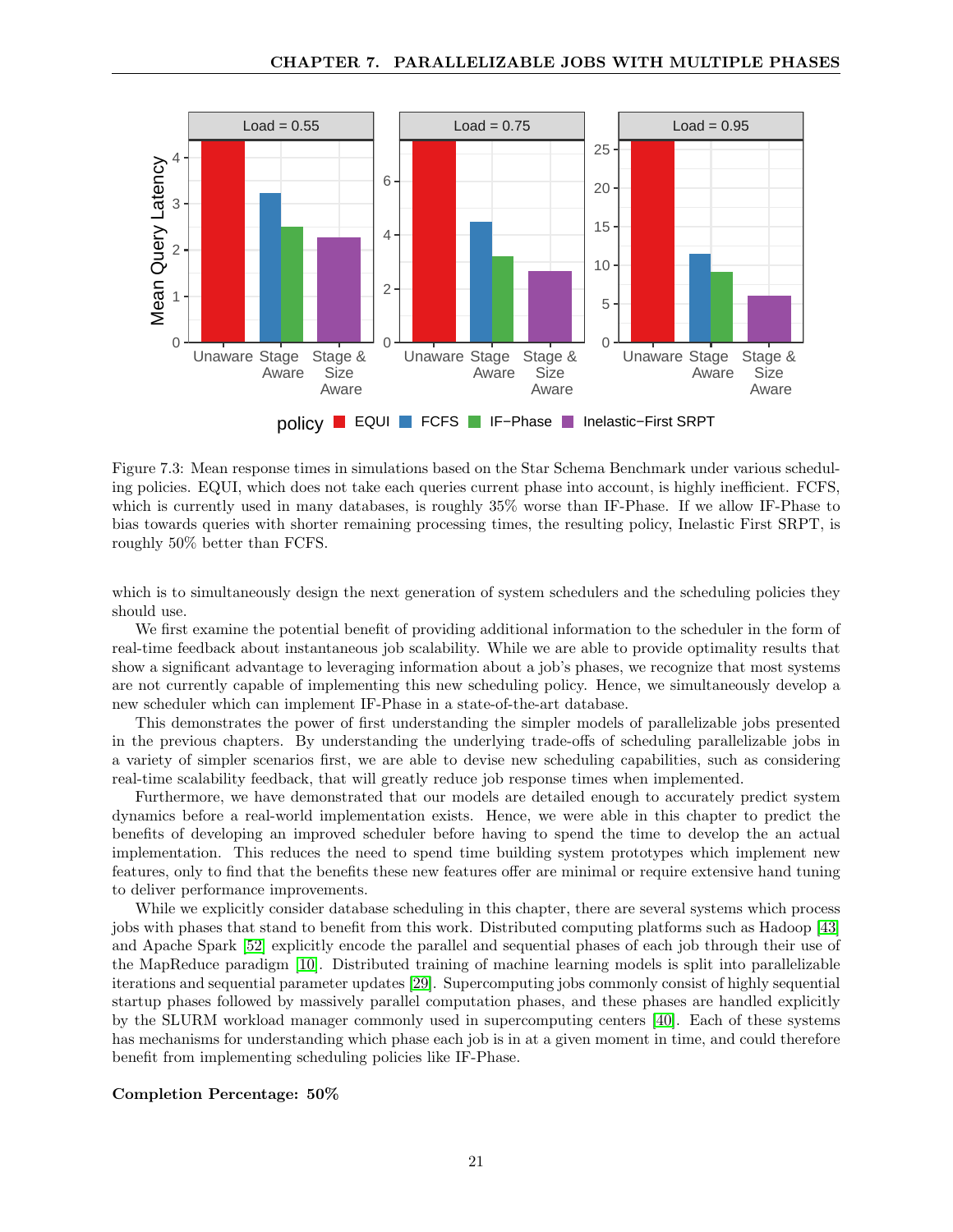# <span id="page-22-0"></span>Parallelizable Jobs with General Size Distributions

In this chapter, we devise new methods for analyzing queueing systems with parallelizable jobs in heavy traffic. That is, we want to analyze how the mean response time of given scheduling policy compares to mean response time of the optimal policy as system load,  $\rho$  goes to 1. Here, we assume that each job's size is unknown, but drawn from a general distribution which is known to the scheduler. Furthermore, each job follows a speedup function which is known to the scheduler.

## <span id="page-22-1"></span>8.1 Motivation

When jobs follow more general size distributions, such as empirically derived distributions, the analysis of our systems becomes much more complex. In particular, exact analysis of these systems is as hard as analyzing an  $M/G/k$  system, a notorious open queueing problem [\[18\]](#page-27-15). Queueing theorists have developed many techniques for analyzing these kinds of systems that do not require exactly calculating the moments of response time.

In particular, recent work has considered analyzing multi-server systems with non-parallelizable jobs under heavy-traffic, in the limit as the system load goes to 1. Unfortunately, while these techniques generalize to the case of parallelizable jobs, the results one can derive in the heavy-traffic limit are largely uninteresting. Namely, any policy which is heavy-traffic optimal when jobs are not parallelizable is also heavy traffic optimal when jobs are parallelizable. Intuitively, under heavy traffic, there are generally more than  $k$  jobs in the system. This means that  $k$  jobs can be run in parallel without any loss of efficiency due to parallelism.

This begs the question, however, of whether or not the tools of heavy-traffic analysis can be adapted to make meaningful distinctions between scheduling policies when jobs are parallelizable.

### <span id="page-22-2"></span>8.2 Contributions

#### Developing Heavy-Traffic Bounds

We develop a framework for the heavy-traffic analysis of systems with parallelizable jobs that differentiate between scheduling policies which exploit parallelism carefully and those which do so wastefully.

- We will show that tighter bounds on heavy-traffic performance can be derived for policies which more carefully exploit parallelism, such as IF or IF-Phase.
- We will show that the tightening of these bounds corresponds to improved mean response time in simulation over variety of loads, thus guiding the deployment of more effective policies for scheduling parallelizable jobs.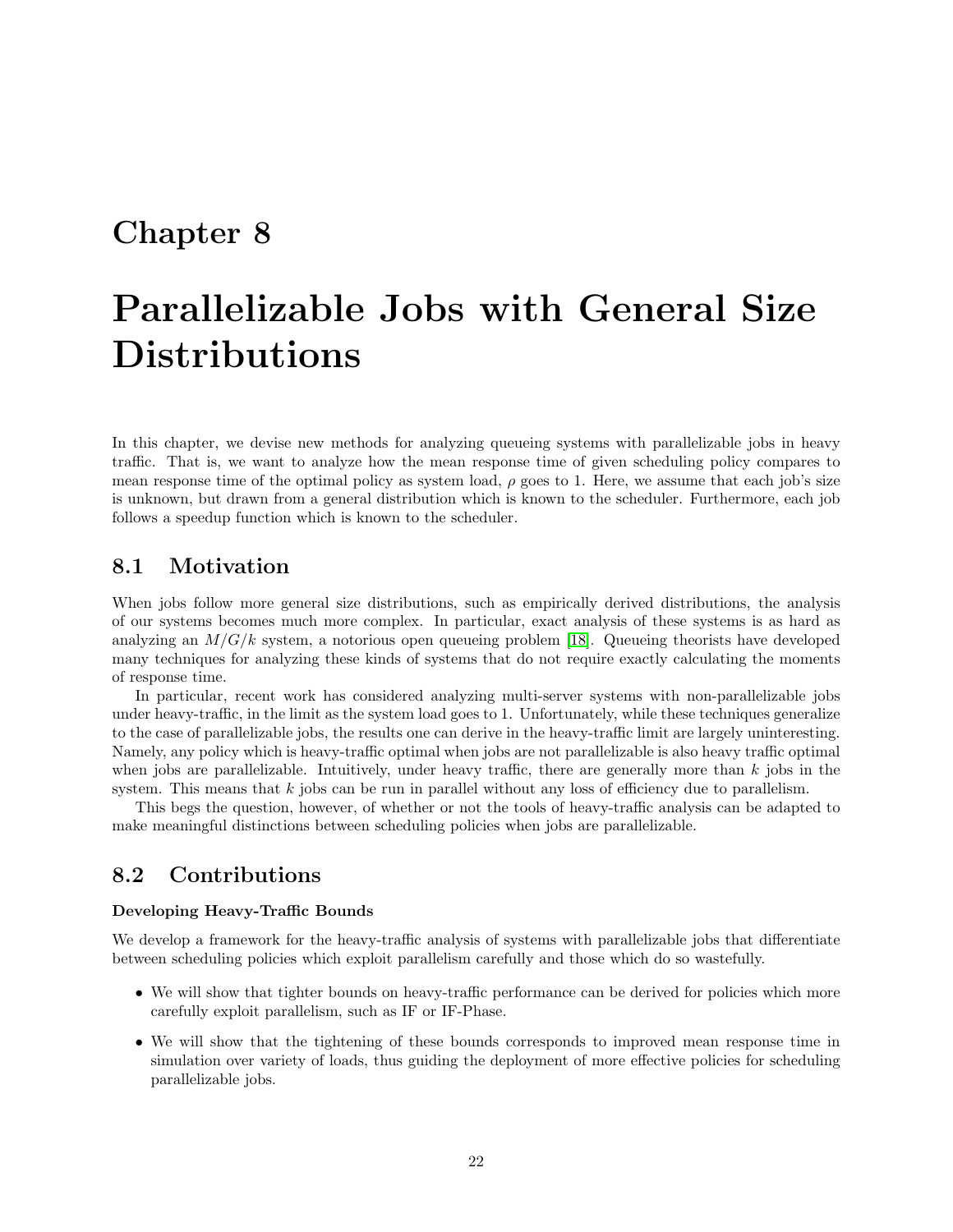• We will show the sensitivity of these bounds to the overall scalability of the workload. For example, how well the system performs in heavy-traffic if jobs are, on average, more parallelizable versus less parallelizable. This will tell system designers how they can predict to benefit from investing time to increase the scalability of their jobs.

## <span id="page-23-0"></span>8.3 Impact

This chapter present a brand new framework for the analysis of scheduling policies for parallelizable jobs. We have consistently shown, in prior chapters, the shortcomings of a worst-case style of analysis. Then, in the prior chapters of this thesis, we considered improved stochastic models but we were forced to make certain simplifying assumptions to avoid bumping up against the known hard problem of multi-server scheduling with generally distributed job sizes. We therefore develop a new style of heavy-traffic analysis.

This new analytical framework creates many new open problems both for the scheduling of parallelizable jobs specifically, but also in the field of scheduling more generally. First, one must ask if tighter performance bounds than those presented in this chapter can be obtained for IF and IF-Phase. Next, one must consider if there are other intuitive policies for which improved heavy-traffic bounds can be obtained, such as policies which intelligently defer parallelizable work. Finally, even when jobs are not parallelizable, one must consider whether the improved heavy-traffic analysis we develop can differentiate between policies that were previously grouped together under the heading of "heavy-traffic optimality".

### Completion Percentage: 25%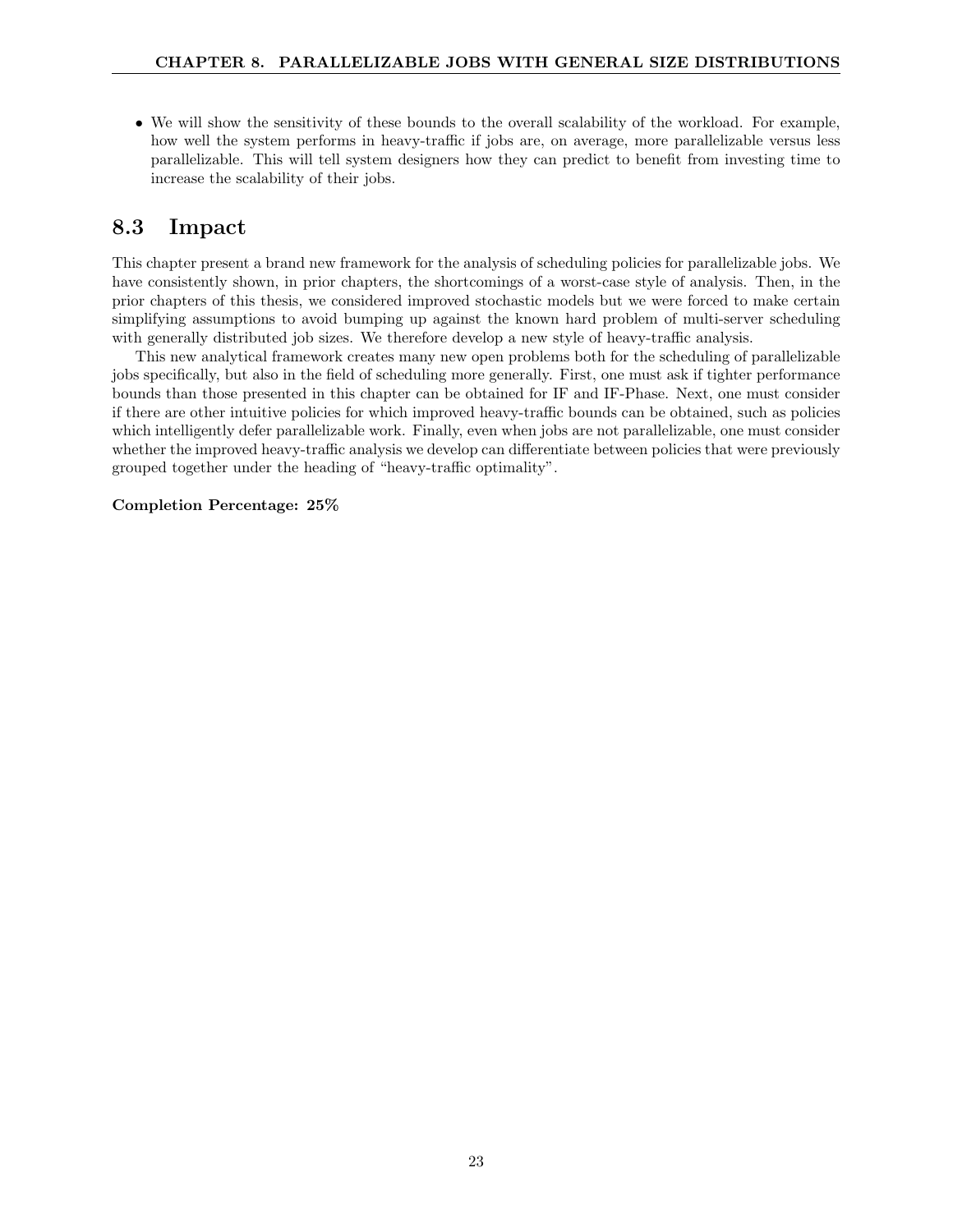# <span id="page-24-0"></span>Conclusion and Future Work

### Conclusion

This thesis demonstrates how the optimal policy for scheduling parallelizable jobs depends strongly on the amount of information available to the scheduler about the size and scalability of each job. When the scheduler has no information, and cannot differentiate between large jobs and small jobs or more and less parallelizable jobs, we find that the EQUI policy, which maximizes system efficiency at every moment in time, is optimal with respect to mean response time. However, when the scheduler can differentiate between jobs which follow different speedup functions, EQUI becomes far from optimal. Here, even a GREEDY scheduling policy which maximizes system efficiency in the present state will not be optimal, since there is value to deferring parallelizable work in order to maintain the future efficiency of the system. If a job's speedup function is known to vary over time in a way that is visible to the scheduler, a GREEDY policy can suddenly appear to be highly inefficient. In this case, phase-aware scheduling policies are needed to reduce mean response time. Finally, when job sizes or size distributions are known to the scheduler, response times can be further reduced by biasing towards the jobs with shorter remaining processing times.

The results of this thesis are not solely intended to prescribe the particular scheduling policy that should be used by an existing system, but to also describe the potential benefits of building systems which provide additional information to their schedulers. For example, the developers of the NoisePage database asked us to model, based on their benchmarks, how much benefit they could expect by building a phase-aware scheduler, since this would represent a significant development effort. We were able to show using simulations derived from these benchmarks that phase-aware scheduling would significantly improve mean query latency, and was thus worth implementing. Each of the scenarios considered in this thesis represents a similar opportunity for improvement for system developers. By building schedulers with a greater awareness of job size and scalability information, our theoretical results show that we can greatly reduce response times, often by an order of magnitude.

#### Future Work

Although we address a wide range of settings in this thesis, the problem of how to schedule parallelizable jobs is far from solved.

The most prominent of these questions is how one should schedule jobs with more complex sequences of phases. For example, job phases could change according to a Markov process consisting of a greater number of phases with generally distributed phase sizes and speedup functions which lie in between the elastic and inelastic speedups considered in this thesis. Furthermore, the Markov process corresponding to each job could be unique. This model begins to resemble the well-studied DAG model, and thus promises to be harder to analyze. However, the generality of this model makes it well-suited to accurately modeling a wide variety of parallel computations.

Another direction to consider is to extend the analyses of this thesis to consider the tail of response time rather than the mean. System developers and administrators are often interested in the 99th percentile (P99) of response time, for example. It is interesting to ask whether policies like heSRPT which favor shorter jobs in order to reduce mean response time could actually be bad for the P99 of response time since they bias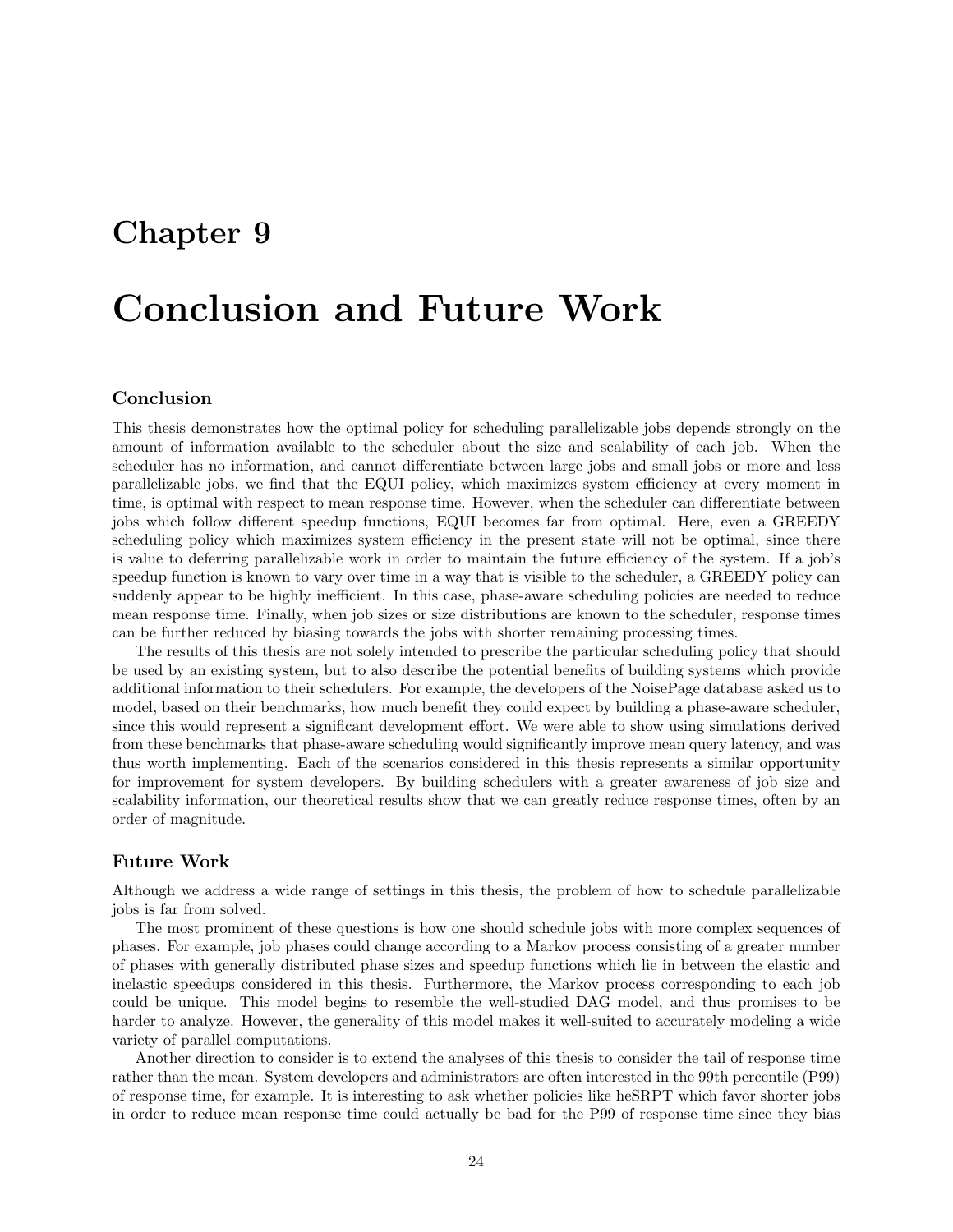away from longer jobs which are more likely to populate the tails of the response time distribution. The question here is whether heSRPT is effective enough in reducing queueing times to offset its bias against large jobs.

Finally, the question of how to schedule parallelizable jobs in systems composed of heterogeneous servers is becoming increasingly important. Data centers are increasingly composed of servers with different processors, different ratios of memory to CPU, and different hardware acceleration capabilities [\[47\]](#page-28-0). This can cause the run time of a job to depend heavily on not just how many servers it is allocated, but the type of servers it is allocated. These trends are being mirrored at the individual server level, and even on consumer-grade machines such as laptops and mobile devices[\[26\]](#page-27-16). This heterogeneity poses important new trade-offs not considered in this thesis. For instance if several jobs are capable of running faster on a GPU than a CPU, which job should be run on which type of hardware? Should we favor shorter jobs, maximize system efficiency, or balance load between separate CPU and GPU queues? Fully accounting for the growing heterogeneity of modern systems will require both significant theoretical work and significant systems work to make modern schedulers capable of measuring and balancing these new trade-offs.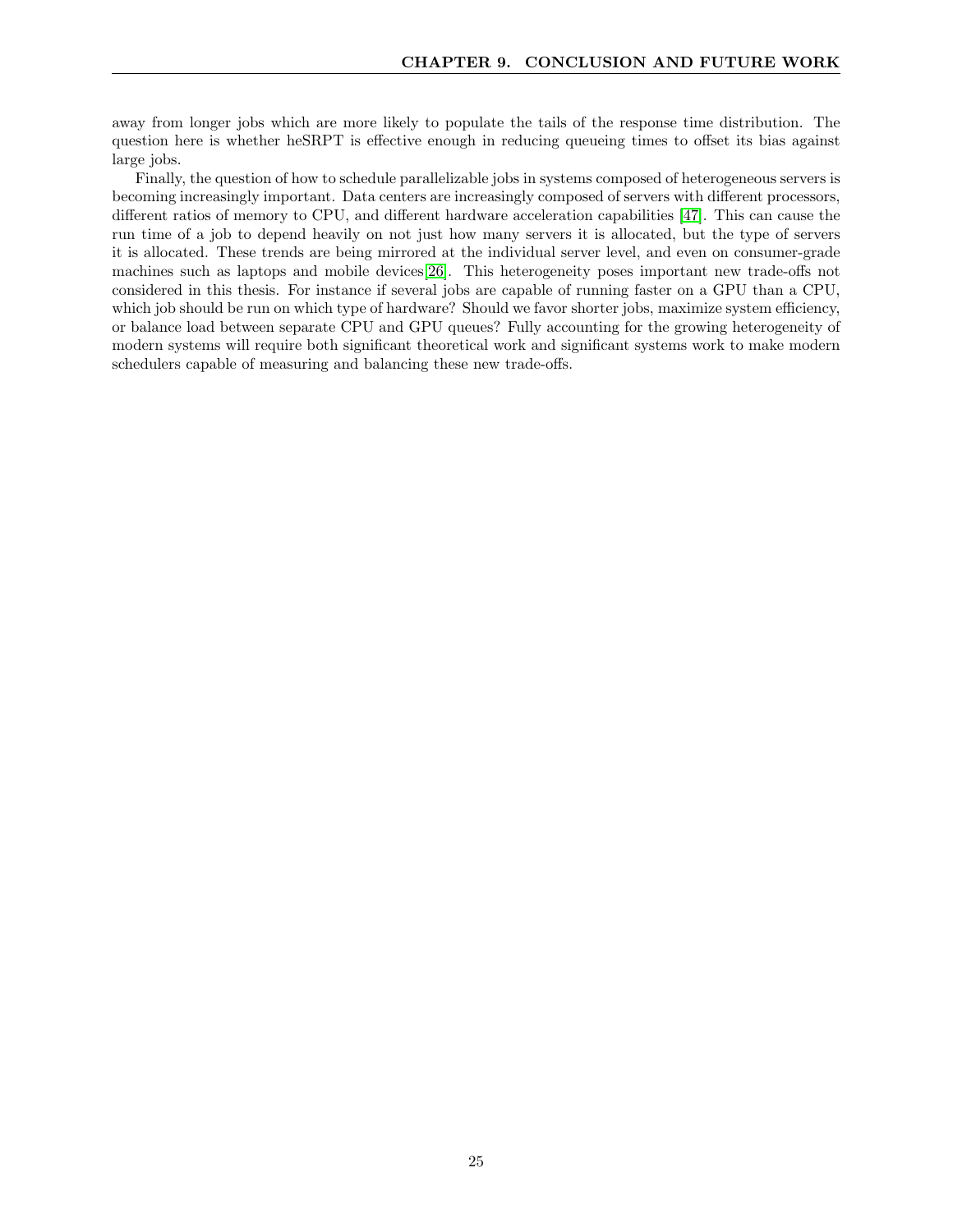# Bibliography

- <span id="page-26-15"></span>[1] Noisepage. 2021. <https://noise.page>.
- <span id="page-26-8"></span>[2] Kunal Agrawal, Jing Li, Kefu Lu, and Benjamin Moseley. Scheduling parallel DAG jobs online to minimize average flow time. In SIAM Symposium on Discrete Algorithms, pages 176–189. SIAM, 2016.
- <span id="page-26-10"></span>[3] B. Berg, J.P. Dorsman, and M. Harchol-Balter. Towards optimality in parallel scheduling. ACM POMACS, 1(2), 2018.
- <span id="page-26-14"></span>[4] Benjamin Berg, Mor Harchol-Balter, Benjamin Moseley, Weina Wang, and Justin Whitehouse. Optimal resource allocation for elastic and inelastic jobs. In Proceedings of the 32nd ACM Symposium on Parallelism in Algorithms and Architectures, pages 75–87, 2020.
- <span id="page-26-13"></span>[5] Benjamin Berg, Rein Vesilo, and Mor Harchol-Balter. heSRPT: Parallel scheduling to minimize mean slowdown. Performance Evaluation, 144:102–147, 2020.
- <span id="page-26-7"></span>[6] Guy E Blelloch, Phillip B Gibbons, and Yossi Matias. Provably efficient scheduling for languages with fine-grained parallelism. Journal of the ACM  $(JACM)$ ,  $46(2):281-321$ , 1999.
- <span id="page-26-5"></span>[7] Robert D Blumofe and Charles E Leiserson. Space-efficient scheduling of multithreaded computations. SIAM Journal on Computing, 27(1):202–229, 1998.
- <span id="page-26-6"></span>[8] Robert D Blumofe and Charles E Leiserson. Scheduling multithreaded computations by work stealing. Journal of the ACM (JACM), 46(5):720–748, 1999.
- <span id="page-26-11"></span>[9] A. Bušić, I. Vliegen, and A. Scheller-Wolf. Comparing Markov chains: aggregation and precedence relations applied to sets of states, with applications to assemble-to-order systems. Mathematics of Operations Research, 37:259–287, 2012.
- <span id="page-26-9"></span>[10] Jeffrey Dean and Sanjay Ghemawat. MapReduce: simplified data processing on large clusters. Communications of the ACM, 51(1):107-113, 2008.
- <span id="page-26-0"></span>[11] Christina Delimitrou and Christos Kozyrakis. Quasar: Resource-efficient and qos-aware cluster management. ACM SIGPLAN Notices, 49(4):127–144, 2014.
- <span id="page-26-2"></span>[12] J. Edmonds. Scheduling in the dark. Theoretical Computer Science, 1999.
- <span id="page-26-3"></span>[13] J. Edmonds and K. Pruhs. Scalably scheduling processes with arbitrary speedup curves. SODA '09, pages 685–692. ACM, 2009.
- <span id="page-26-1"></span>[14] Jeff Edmonds, Donald D Chinn, Tim Brecht, and Xiaotie Deng. Non-clairvoyant multiprocessor scheduling of jobs with changing execution characteristics. Journal of Scheduling, 6(3):231–250, 2003.
- <span id="page-26-4"></span>[15] Jeff Edmonds, Sungjin Im, and Benjamin Moseley. Online scalable scheduling for the  $l_k$ -norms of flow time without conservation of work. In Proceedings of the Twenty-Second Annual ACM-SIAM Symposium on Discrete Algorithms, pages 109–119. SIAM, 2011.
- <span id="page-26-12"></span>[16] Isaac Grosof, Ziv Scully, and Mor Harchol-Balter. Srpt for multiserver systems. Performance Evaluation, 127:154–175, 2018.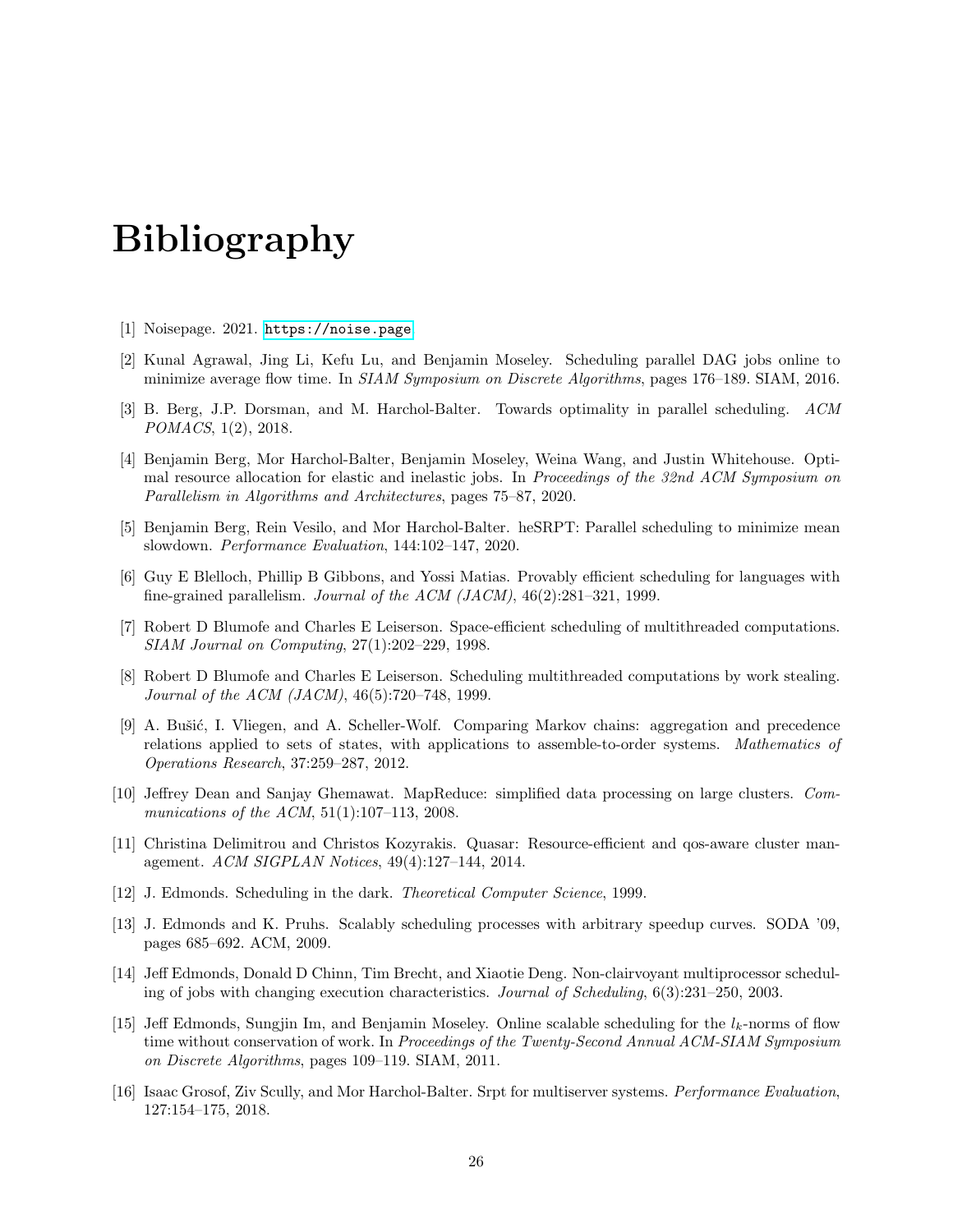- <span id="page-27-13"></span>[17] A. Gupta, B. Acun, O. Sarood, and L. Kalé. Towards realizing the potential of malleable jobs. In  $HiPC$ . IEEE, 2014.
- <span id="page-27-15"></span>[18] Varun Gupta, Mor Harchol-Balter, JG Dai, and Bert Zwart. On the inapproximability of m/g/k: why two moments of job size distribution are not enough. Queueing Systems, 64(1):5–48, 2010.
- <span id="page-27-7"></span>[19] Nikos Hardavellas, Ippokratis Pandis, Ryan Johnson, Naju Mancheril, Anastassia Ailamaki, and Babak Falsafi. Database servers on chip multiprocessors: Limitations and opportunities. In Proceedings of the Biennial Conference on Innovative Data Systems Research, 2007.
- <span id="page-27-9"></span>[20] Chen He, Ying Lu, and David Swanson. Matchmaking: A new mapreduce scheduling technique. In 2011 IEEE Third International Conference on Cloud Computing Technology and Science, pages 40–47. IEEE, 2011.
- <span id="page-27-5"></span>[21] John L Hennessy and David A Patterson. Computer architecture: a quantitative approach. Elsevier, 2011.
- <span id="page-27-0"></span>[22] Benjamin Hindman, Andy Konwinski, Matei Zaharia, Ali Ghodsi, Anthony D Joseph, Randy H Katz, Scott Shenker, and Ion Stoica. Mesos: A platform for fine-grained resource sharing in the data center. In NSDI, volume 11, pages 22–22, 2011.
- <span id="page-27-12"></span>[23] Esa Hyytiä, Samuli Aalto, and Aleksi Penttinen. Minimizing slowdown in heterogeneous size-aware dispatching systems. SIGMETRICS, 40(1):29–40, 2012.
- <span id="page-27-4"></span>[24] Sungjin Im, Benjamin Moseley, Kirk Pruhs, and Eric Torng. Competitively scheduling tasks with intermediate parallelizability. TOPC, 3(1):4, 2016.
- <span id="page-27-10"></span>[25] Kostis Kaffes, Timothy Chong, Jack Tigar Humphries, Adam Belay, David Mazières, and Christos Kozyrakis. Shinjuku: Preemptive scheduling for  $\mu$ second-scale tail latency. In 16th {USENIX} Symposium on Networked Systems Design and Implementation ({NSDI} 19), pages 345–360, 2019.
- <span id="page-27-16"></span>[26] Myungsun Kim, Kibeom Kim, James R Geraci, and Seongsoo Hong. Utilization-aware load balancing for the energy efficient operation of the big. little processor. In 2014 Design, Automation  $\mathcal C$  Test in Europe Conference & Exhibition (DATE), pages 1–4. IEEE, 2014.
- <span id="page-27-14"></span>[27] Viktor Leis, Peter Boncz, Alfons Kemper, and Thomas Neumann. Morsel-driven parallelism: A numaaware query evaluation framework for the many-core age. In Proceedings of the 2014 ACM SIGMOD international conference on Management of data, pages 743–754, 2014.
- <span id="page-27-3"></span>[28] Stefano Leonardi and Danny Raz. Approximating total flow time on parallel machines. Journal of Computer and System Sciences, 73(6):875–891, 2007.
- <span id="page-27-6"></span>[29] S. Lin, M. Paolieri, C. Chou, and L. Golubchik. A model-based approach to streamlining distributed training for asynchronous SGD. In MASCOTS. IEEE, 2018.
- <span id="page-27-2"></span>[30] David Lo, Liqun Cheng, Rama Govindaraju, Parthasarathy Ranganathan, and Christos Kozyrakis. Heracles: Improving resource efficiency at scale. In Proceedings of the 42nd Annual International Symposium on Computer Architecture, pages 450–462, 2015.
- <span id="page-27-11"></span>[31] Lin Ma, Dana Van Aken, Ahmed Hefny, Gustavo Mezerhane, Andrew Pavlo, and Geoffrey J. Gordon. Query-based workload forecasting for self-driving database management systems. In Proceedings of the 2018 International Conference on Management of Data, SIGMOD '18, pages 631–645, 2018.
- <span id="page-27-1"></span>[32] Jason Mars, Lingjia Tang, Robert Hundt, Kevin Skadron, and Mary Lou Soffa. Bubble-up: Increasing utilization in modern warehouse scale computers via sensible co-locations. In Proceedings of the  $\frac{1}{4}$ th annual IEEE/ACM International Symposium on Microarchitecture, pages 248–259, 2011.
- <span id="page-27-8"></span>[33] Philipp Moritz, Robert Nishihara, Stephanie Wang, Alexey Tumanov, Richard Liaw, Eric Liang, Melih Elibol, Zongheng Yang, William Paul, Michael I Jordan, et al. Ray: A distributed framework for emerging AI applications. In 13th USENIX Symposium on Operating Systems Design and Implementation (OSDI 18), pages 561–577, 2018.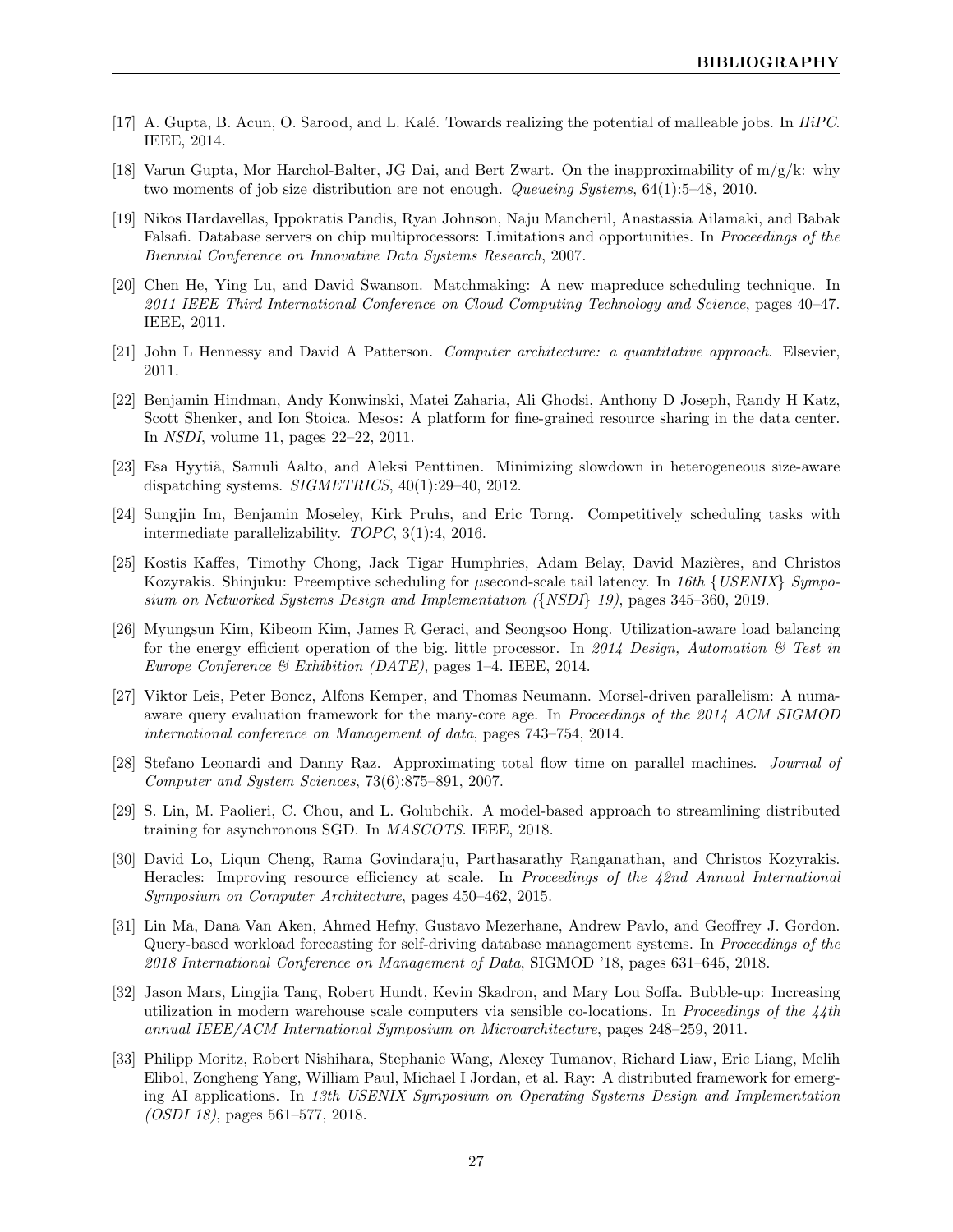- <span id="page-28-11"></span>[34] Benjamin Moseley, Kirk Pruhs, and Cliff Stein. The complexity of scheduling for p-norms of flow and stretch. In IPCO. Springer, 2013.
- <span id="page-28-2"></span>[35] Randolph Nelson and Asser N Tantawi. Approximate analysis of fork/join synchronization in parallel queues. IEEE transactions on computers, 37(6):739–743, 1988.
- <span id="page-28-9"></span>[36] Patrick O'Neil, Elizabeth O'Neil, Xuedong Chen, and Stephen Revilak. The star schema benchmark and augmented fact table indexing. In Technology Conference on Performance Evaluation and Benchmarking, pages 237–252. Springer, 2009.
- <span id="page-28-15"></span>[37] Aunn Raza, Periklis Chrysogelos, Angelos Christos Anadiotis, and Anastasia Ailamaki. Adaptive htap through elastic resource scheduling. In Proceedings of the 2020 ACM SIGMOD International Conference on Management of Data, pages 2043–2054, 2020.
- <span id="page-28-8"></span>[38] X. Ren, G. Ananthanarayanan, A. Wierman, and M. Yu. Hopper: Decentralized speculation-aware cluster scheduling at scale. ACM SIGCOMM Computer Communication Review, 45(4):379–392, 2015.
- <span id="page-28-5"></span>[39] Gerald Sabin, Matthew Lang, and P Sadayappan. Moldable parallel job scheduling using job efficiency: An iterative approach. In Workshop on Job Scheduling Strategies for Parallel Processing, pages 94–114. Springer, 2006.
- <span id="page-28-7"></span>[40] SchedMD. SLURM workload manager. 2021. [https://slurm.schedmd.com/heterogeneous\\_jobs.](https://slurm.schedmd.com/heterogeneous_jobs.html) [html](https://slurm.schedmd.com/heterogeneous_jobs.html).
- <span id="page-28-1"></span>[41] Malte Schwarzkopf, Andy Konwinski, Michael Abd-El-Malek, and John Wilkes. Omega: flexible, scalable schedulers for large compute clusters. In Proceedings of the 8th ACM European Conference on Computer Systems, pages 351–364, 2013.
- <span id="page-28-14"></span>[42] Manik Sharma, Gurvinder Singh, and Rajinder Singh. A review of different cost-based distributed query optimizers. Progress in Artificial Intelligence, 8(1):45–62, 2019.
- <span id="page-28-16"></span>[43] Konstantin Shvachko, Hairong Kuang, Sanjay Radia, and Robert Chansler. The hadoop distributed file system. In 2010 IEEE 26th symposium on mass storage systems and technologies (MSST), pages 1–10, 2010.
- <span id="page-28-10"></span>[44] Donald R Smith. A new proof of the optimality of the shortest remaining processing time discipline. Operations Research, 26(1):197–199, 1978.
- <span id="page-28-4"></span>[45] S. Srinivasan, S. Krishnamoorthy, and P. Sadayappan. A robust scheduling strategy for moldable scheduling of parallel jobs. In *Proceedings of the IEEE International Conference on Cluster Computing*, CLUSTER '03, pages 92–99, 2003.
- <span id="page-28-13"></span>[46] Muhammad Tirmazi, Adam Barker, Nan Deng, Md E Haque, Zhijing Gene Qin, Steven Hand, Mor Harchol-Balter, and John Wilkes. Borg: the next generation. In Proceedings of the Fifteenth European Conference on Computer Systems, pages 1–14, 2020.
- <span id="page-28-0"></span>[47] A. Verma, L. Pedrosa, M. Korupolu, D. Oppenheimer, E. Tune, and J. Wilkes. Large-scale cluster management at Google with Borg. In EUROSYS. ACM, 2015.
- <span id="page-28-6"></span>[48] Rares Vernica, Michael J Carey, and Chen Li. Efficient parallel set-similarity joins using mapreduce. In Proceedings of the 2010 ACM SIGMOD International Conference on Management of data, pages 495–506, 2010.
- <span id="page-28-3"></span>[49] Weina Wang, Mor Harchol-Balter, Haotian Jiang, Alan Scheller-Wolf, and Rayadurgam Srikant. Delay asymptotics and bounds for multitask parallel jobs. Queueing Systems, 91(3):207–239, 2019.
- <span id="page-28-12"></span>[50] Adam Wierman, Mor Harchol-Balter, and Takayuki Osogami. Nearly insensitive bounds on SMART scheduling. SIGMETRICS, 33(1):205–216, 2005.